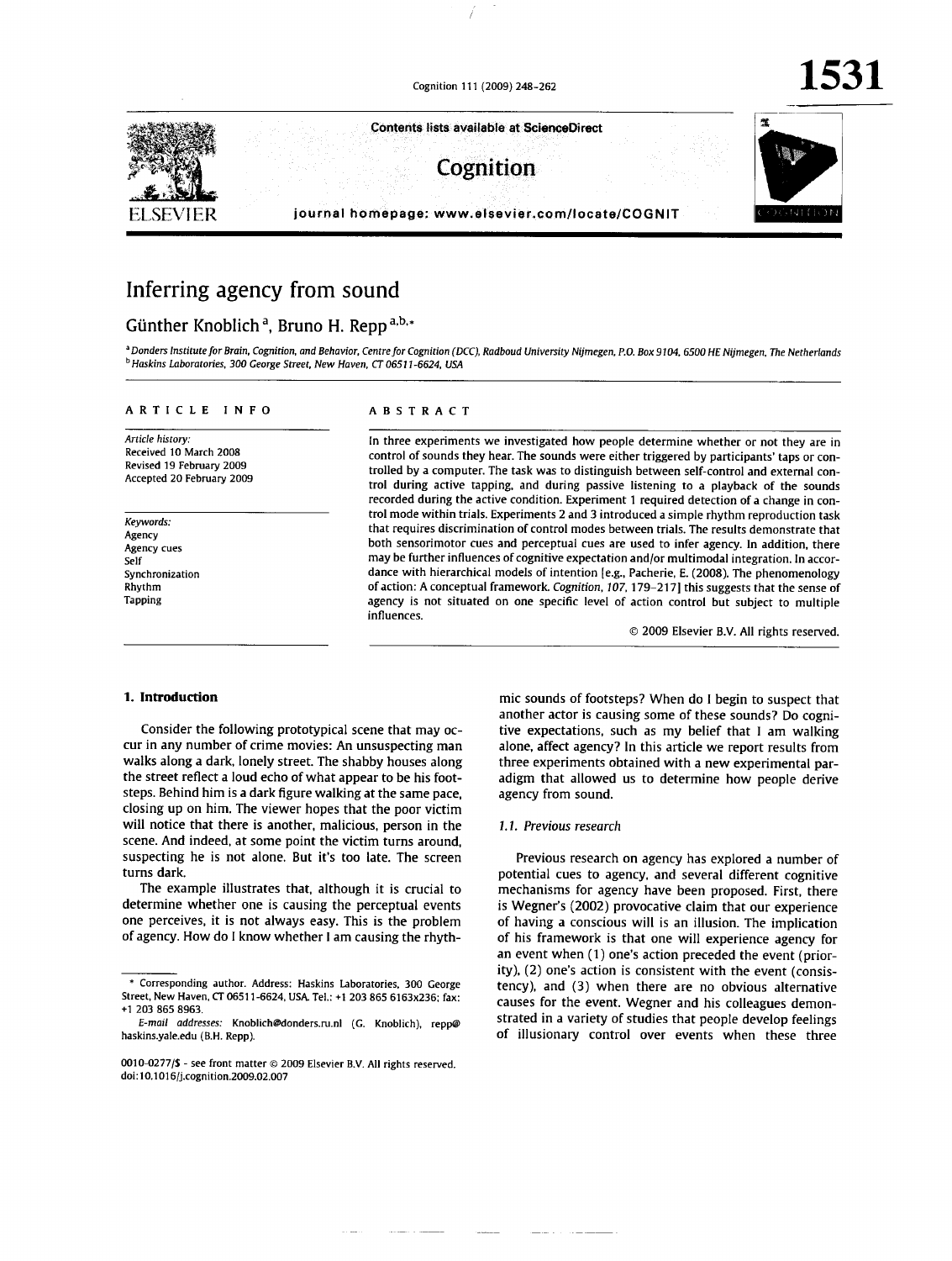conditions are given [\(Aarts, Custers, & Wegner, 2005;](#page-13-0) [Wegner, Fuller, & Sparrow, 2003; Wegner & Wheatley, 1999](#page-13-0)).

Although Wegner's claims have led to a renewed interest in agency research, his account seems a bit pessimistic with regard to the existence of cognitive and brain mechanisms that actually provide accurate information about whether one has caused perceived events or not. [Pacherie's](#page-14-0) [\(2008\)](#page-14-0) conceptual framework for the phenomenology of action seems to provide a more balanced account (cf. also [Proust, 2000\)](#page-14-0). She distinguishes between three hierarchically ordered intentional levels: (1) distal or future-oriented, (2) proximal, and (3) motor. Different cues to agency arise through the interaction of these different levels. Particularly interesting for the present purpose is the proximal level. Proximal intentions specify which perceptual events will occur as a consequence of an action, and it is likely that this level of detail is central for experiencing agency. However, the level of proximal intentions is subject to influences of higher-level plans and expectations and, at the same time, is affected by sensorimotor cues that are generated while actions are executed.

Pacherie's framework provides a highly useful integration of earlier theories that had focused on particular aspects of agency and brings out the fact that agency is influenced by cognitive factors as well as perceptual and sensorimotor cues to agency (cf. [Sebanz & Lackner, 2007](#page-14-0)). The illusionary feelings of control that Wegner and coworkers are most interested in can be understood as strong cognitive influences arising on the distal level that overrule valid perceptual and sensorimotor cues to agency.

However, the framework also leaves ample room for theories that specify in detail how performance-related perceptual and sensorimotor cues affect one's feeling of causing events. (This can be considered as a special form of metacognitive judgment, see [Metcalfe & Greene, 2007](#page-14-0).) In accordance with Jeannerod and colleagues' notion of a who-system [\(Georgieff & Jeannerod, 1998; Jeannerod,](#page-14-0) [1999, 2003](#page-14-0)) perceptual cues can be linked to the proximal level. In accordance with notions that the monitoring of action execution is crucial for agency [\(Frith, 1992\)](#page-13-0), sensorimotor cues can be understood as being derived from efferent signals [\(Tsakiris, Prabhu, & Haggard, 2006\)](#page-14-0) or from discrepancies between the predicted and the actual sensory consequences of movements [\(Frith, Blakemore, &](#page-14-0) [Wolpert, 2000](#page-14-0)) that are passed on from the motor level to the proximal level. In the following, we will briefly review earlier work addressing perceptual and sensorimotor cues to agency.

How can sensorimotor cues affect agency? One possibility is that efferent signals sent to the motor system while implementing an intention provide signals about how and when particular body parts should move ([Tsakiris &](#page-14-0) [Haggard, 2005; Tsakiris, Haggard, Franck, Mainy, & Sirigu,](#page-14-0) [2005\)](#page-14-0). In support of this assumption Tsakiris and colleagues demonstrated that self-recognition of one's own body movements crucially depends on efferent signals. Furthermore, intentional movements and the resulting sensory events are perceived as being closer in time than passive movements and the events resulting from them (intentional binding, e.g., [Haggard, Clark, & Kalogeras,](#page-14-0) [2002; Tsakiris & Haggard, 2003](#page-14-0)).

Another mechanism that has been proposed is that internal forward models derive a prediction of the sensory consequences of action from an efference copy that is issued with the actual motor command [\(Frith et al., 2000](#page-14-0)). Discrepancies between predictions and the actual incoming sensory input (re-afference) provide cues to external influences. Indirect evidence for this assumption comes from studies demonstrating that such discrepancies affect tactile sensations [\(Blakemore, Wolpert, & Frith, 1998,](#page-13-0) [2000\)](#page-13-0) and visual perception of one's own actions ([Leube](#page-14-0) [et al., 2003](#page-14-0)). Direct evidence comes from studies that have explicitly demonstrated that agency is gradually reduced as these discrepancies increase due to spatial deviations or temporal delays [\(Fourneret & Jeannerod, 1998; Knoblich](#page-13-0) [& Kircher, 2004; Leube et al., 2003;](#page-13-0) Sato & [Yasuda,](#page-14-0) 2005; [van den Bos & Jeannerod, 2002](#page-14-0)).

However, some of these results are open to alternative explanations that do not require sensorimotor cues. This is so because it is very hard to disentangle the action producing a perceptual event from the perceptual event itself, especially if the perceptual event is auditory or visual. At the same time it is well known that people tend to be unaware of their movements (e.g., [Fourneret & Jeannerod,](#page-13-0) [1998\)](#page-13-0) and that the phenomenology of action is very thin (cf. [Vignemont, Tsakiris, & Haggard, 2006\)](#page-14-0). So it could be that purely perceptual cues dominate agency. This would underline the central role of [Pacherie's \(2008\)](#page-14-0) proximal level because it is the level that specifies which perceptual events are expected as a consequence of an intentional action.

Note that keeping apart perceptual events resulting from one's own and others' actions is not trivial on this level because they are not qualitatively different [\(Jeannerod,](#page-14-0) [1999; Knoblich & Flach, 2003\)](#page-14-0). For instance, if the light goes on shortly after one has clicked the computer mouse one may experience the strange feeling that the mouse click turned on the light, although, in fact, somebody else pressed the light switch. This illustrates that perceptual events are often inherently ambiguous with respect to the actor who caused them.

Even if one postulates a who-system that attributes perceptual events to self and other [\(Georgieff & Jeannerod,](#page-14-0) [1998; Jeannerod, 1999, 2003; Vignemont & Fourneret,](#page-14-0) [2004;](#page-14-0) see also [Ruby & Decety, 2001](#page-14-0)), misattributions of perceptual events to self can easily happen when another person is producing perceptual events one is expecting to happen as a consequence of one's own actions or when another person is matching the perceptual events she is producing to the perceptual events one is producing (remember the killer's footsteps at the beginning of the article).

Previous research has also addressed schizophrenic patients' pathological experiences related to agency such as auditory hallucinations, delusions of control, and thought disorders [\(Coltheart, 2007; Daprati et al., 1997; Frith,](#page-13-0) [1992; Frith et al., 2000; Jeannerod, 2009](#page-13-0)). It has been suggested that such experiences are due to a disturbed timing of efferent motor commands [\(Haggard, Martin, Taylor-](#page-14-0)[Clarke, Jeannerod, & Franck, 2003](#page-14-0)), or faulty predictions generated by internal models in the motor system (e.g., [Frith et al., 2000\)](#page-14-0). In support of the latter assumption,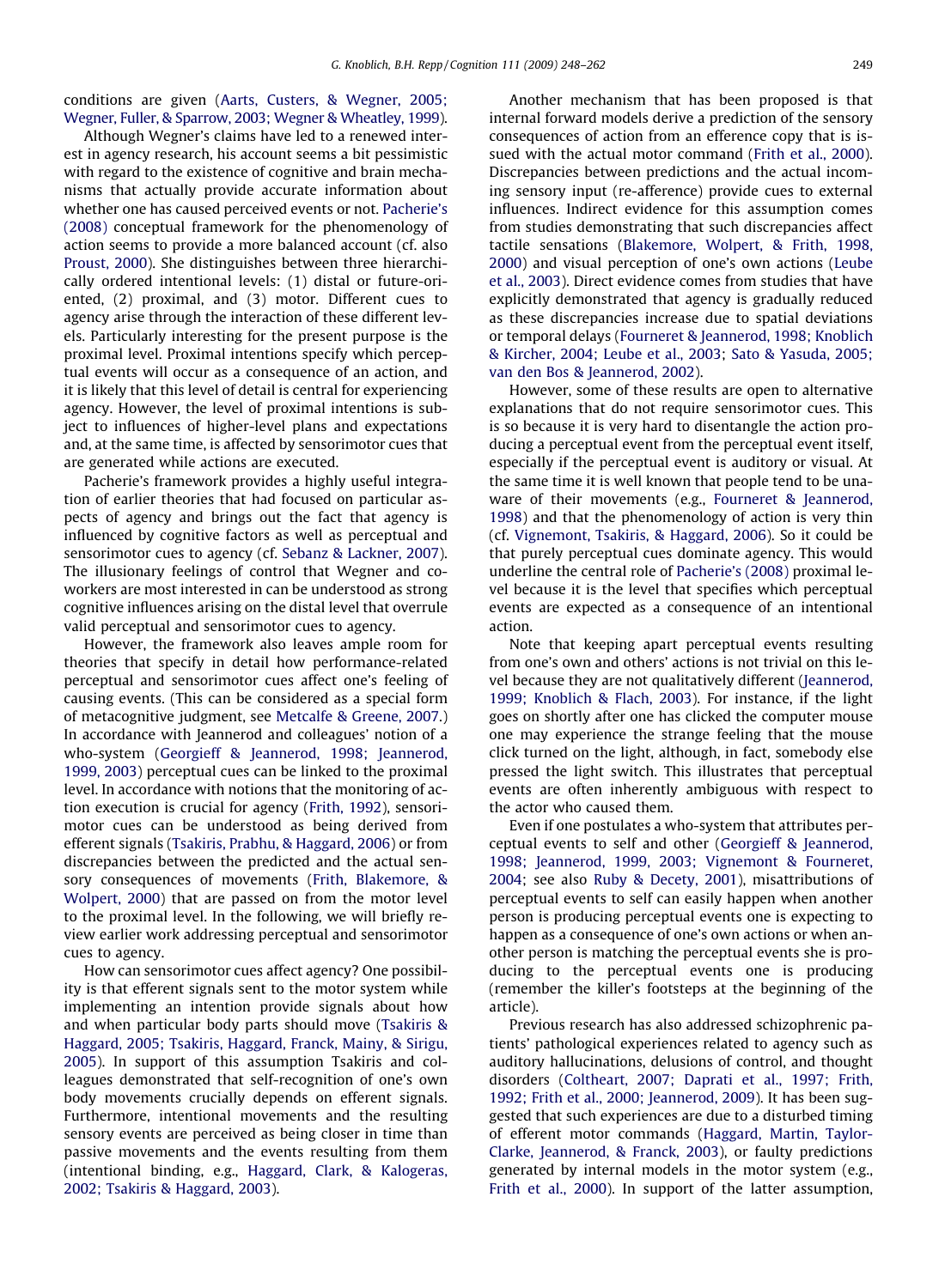[Lindner, Thier, Kircher, Haarmeier, and Leube \(2005\)](#page-14-0) have recently demonstrated that schizophrenic patients with delusions of control have problems with predicting the visual consequences of their own eye movements.

Other studies using manual movements suggest that perceptual ([Fourneret et al., 2002](#page-13-0)) and cognitive mechanisms ([Knoblich, Stottmeister, & Kircher, 2004\)](#page-14-0) are disturbed in patients who suffer from schizophrenia. For instance, [Fourneret and colleagues \(2002\)](#page-13-0) showed that schizophrenic patients were impaired in explicitly judging whether they were in control of perceptual events but were not impaired in automatically compensating for sensorimotor transformations between their movements and the resulting perceptual events (cf. [Jeannerod, 2009\)](#page-14-0).

# 1.2. The present study

As can be seen from the overview of previous work, there is evidence that cognitive expectations, perceptual cues, and sensorimotor cues can affect the sense of agency for the visible outcomes of actions. Each of these factors can contribute to pathological experiences of agency in schizophrenia (cf. [Fletcher & Frith, 2009](#page-13-0)). [Pacherie's](#page-14-0) [\(2008\)](#page-14-0) conceptual framework for agency acknowledges that our sense of controlling our actions is influenced by different sources that are processed on different intentional levels. However, this framework leaves many specific questions open. For instance, the relative weight of evidence on each of the three levels with regard to experiencing agency is not specified. This raises the question to what extent future-oriented intentions or cognitive expectations can overrule perceptual and sensorimotor evidence, as suggested by [Wegner \(2002\).](#page-14-0)

A second question is whether perceptual cues that are processed on the proximal level are more important than sensorimotor cues processed on the motor level. An important role of the motor level is suggested by findings demonstrating that people start compensating for sensorimotor transformations long before they are able to consciously detect the change (e.g., [Fourneret & Jeannerod, 1998;](#page-13-0) [Knoblich & Kircher, 2004\)](#page-13-0). Are there factors that can shift the balance between perceptual and sensorimotor cues? For instance, does ample expertise with a task enhance the influence of sensorimotor cues? This is suggested by the observation that many forms of expertise such as playing football or playing a musical instrument involve acquiring very particular sensorimotor mappings. As a consequence, experts do not only seem to be able to exert an amazing amount of control over actions in their domain of expertise but they also seem to feel more in control of these actions than novices.

A third related question is whether the balance between perceptual and sensorimotor cues is the same in the visual and auditory modalities. Does the exquisite timing that auditory perception provides imply a more important role for the perceptual level than in the visual domain? Does audition provide agency cues (e.g., related to temporal variability) that the visual system does not provide?

To answer these questions, we developed a paradigm that allows us to disentangle perceptual and sensorimotor cues to agency, and, to some extent, the influence of cog-

nitive expectations. Furthermore, we addressed agency in the auditory domain rather than in the visual domain, which had been addressed in most of the previous research (for exceptions, see [Repp & Knoblich, 2004; Sato](#page-14-0) [& Yasuda, 2005\)](#page-14-0). Finally, we investigated whether skill level influences the relative contributions of perceptual and sensorimotor cues to agency. We achieved this by comparing the pattern of results obtained in a general sample of student participants with results for highly skilled musicians obtained in a previous study, which used a paradigm similar to that of Experiment 1 ([Repp & Knoblich,](#page-14-0) [2007](#page-14-0)).

The experimental paradigm was inspired by earlier research on sensorimotor synchronization ([Flach, 2005;](#page-13-0) Fraisse & Voillaume, 1971). The task consists in tapping with one's finger as regularly as possible while hearing tones at the same rate. The tones can either be triggered by the finger taps (i.e., controlled by the self, or self-control) or they can be controlled by the computer (i.e., controlled by an external agent, external control), in which case participants synchronize their taps with the tones. At some unpredictable point in a trial, one mode of control changes to the other mode.

There are four conditions: two active ones (changing from external-to-self or from self-to-external) and two passive ones (changing from external-to-self or from selfto-external). The active conditions are illustrated schematically in [Fig. 1.](#page-3-0) In the active external-to-self condition, participants start out synchronizing their taps with a computer-controlled isochronous sequence of tones, but at some unpredictable moment control switches from external-to-self. They are asked to report when they detect that they are in control of the tones. Conversely, in the active self-to-external condition, participants start out in control of the tones, but at some point the computer takes over; they are asked to report when they detect that they have lost control over the tones. These two conditions are called active because tapping is involved. In the two passive conditions, participants sit still and listen to recordings of the tone sequences they heard in the active conditions. Again, they are asked to detect when control switched from external-to-self, or from self-to-external.

There are two principal cues to agency in this task (see [Fig. 1\)](#page-3-0). Asynchronies between taps and tones provide sensorimotor cues to agency because they involve a comparison between the time when an action occurs (as judged on the basis of tactile, kinesthetic, and visual information) and the time when its potential auditory consequence occurs. Detectable sensorimotor discrepancies can only arise during external control in the active condition, where asynchronies vary from tap to tap due to human movement variability. No detectable sensorimotor discrepancies exist during self-control, where asynchronies are small and constant (reflecting only an electronic processing delay; see Methods). A switch from external control to self-control thus implies a switch from presence to absence of sensorimotor discrepancies. Conversely, a switch from selfcontrol to external control implies a switch from absence to presence of sensorimotor discrepancies.

Sensorimotor cues are absent in the passive condition because people are not tapping. Only perceptual cues re-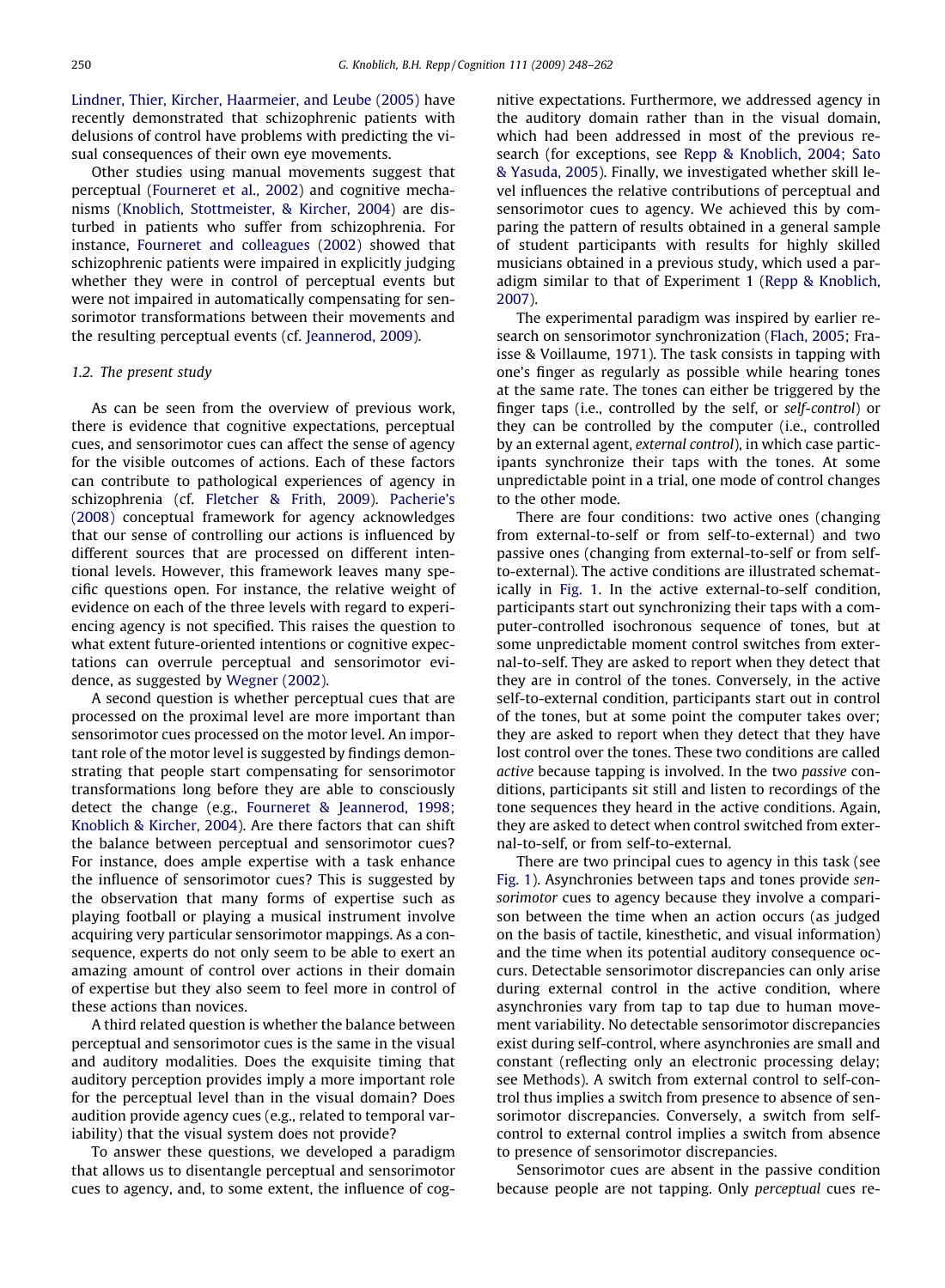<span id="page-3-0"></span>

Fig. 1. Schematic illustration of the external-to-self and self-to-external conditions in Experiment 1. Eight tap-sound event pairs are shown for each condition, with the transition in control mode occurring after the fourth pair. The small fixed asynchronies during self-control are due to an electronic processing delay.

main, provided mainly by the temporal variability of the intervals between sounds. These intervals are variable during self-control because of the imperfection of human timing, but not during external control because the computer has been programmed to produce perfectly isochronous sequences. A switch from external control to self-control implies a switch from absence to presence of timing variability in the sound sequence, whereas a switch from self-control to external control implies a switch from presence to absence of timing variability. Of course, these perceptual cues are also present in the active condition.

By comparing detection performance in the active and passive conditions, we can determine to what extent sensorimotor cues are used to infer agency. In a previous study on music experts ([Repp & Knoblich, 2007](#page-14-0)) we indeed found detection of a change in control mode to be easier in the active than in the passive conditions. In addition, while performance in the active external-to-self and self-toexternal conditions was similar, the passive self-to-external condition was much more difficult than the passive external-to-self condition. This suggests that a transition from presence to absence of temporal variability in a sound sequence is harder to detect than the reverse transition, at least for highly trained musicians.

The efficacy of sensorimotor and perceptual cues was further confirmed in response–locked analyses of the data that showed that correct responses (hits) were immediately preceded by increases in asynchrony in the active self-to-external condition (note that responses usually occurred only after a number of taps in the new control mode had been made) and by increases in temporal variability in both active and passive external-to-self conditions. Thus the study effectively separated sensorimotor and perceptual contributions to inferring agency from sound. A further interesting result was that false alarm responses were more frequent during external control than during self-control. This may have been due to a general cognitive tendency to feel in control of events.

In the present study we investigated how sensorimotor cues, perceptual cues, and cognitive expectations contribute to the sense of agency in the general population of university students. Experiment 1 used our original paradigm, as described above, and thus was expected to reveal to what extent our earlier findings depended on musical expertise. Experiments 2 and 3 used a simplified paradigm to generalize the results, facilitate the task, and arrive at a test format that potentially could be used to examine the feeling of agency in special populations, such as schizophrenics and neuropsychological patients.

# 2. Experiment 1

Experiment 1 examined how people infer agency from sound. We expected that participants would use perceptual as well as sensorimotor cues to infer self-control or external control. Thus we predicted that detection rates for changes in control mode would be higher in the active conditions than in the passive conditions. Furthermore, the detection rates in the passive conditions should be above chance if participants make use of perceptual cues. According to the results of our earlier study with music experts [\(Repp & Knoblich, 2007](#page-14-0)), we further expected to find that detection scores would be lower in the passive self-toexternal condition than in the passive external-to-self condition because the change from presence to absence of timing variability is particularly difficult to detect.

Earlier studies in the visual domain have demonstrated that for the average person perceptual cues can dominate over sensorimotor cues in the judgment of agency (e.g., [Fourneret & Jeannerod, 1998; Knoblich & Kircher, 2004](#page-13-0)). If the same is true in the auditory domain, the difference between the active and passive conditions might be relatively small in the present study. In addition, poorer overall performance might be predicted for participants who are not expert musicians. Less extensive experience with rhythmic sound production and temporal discrimination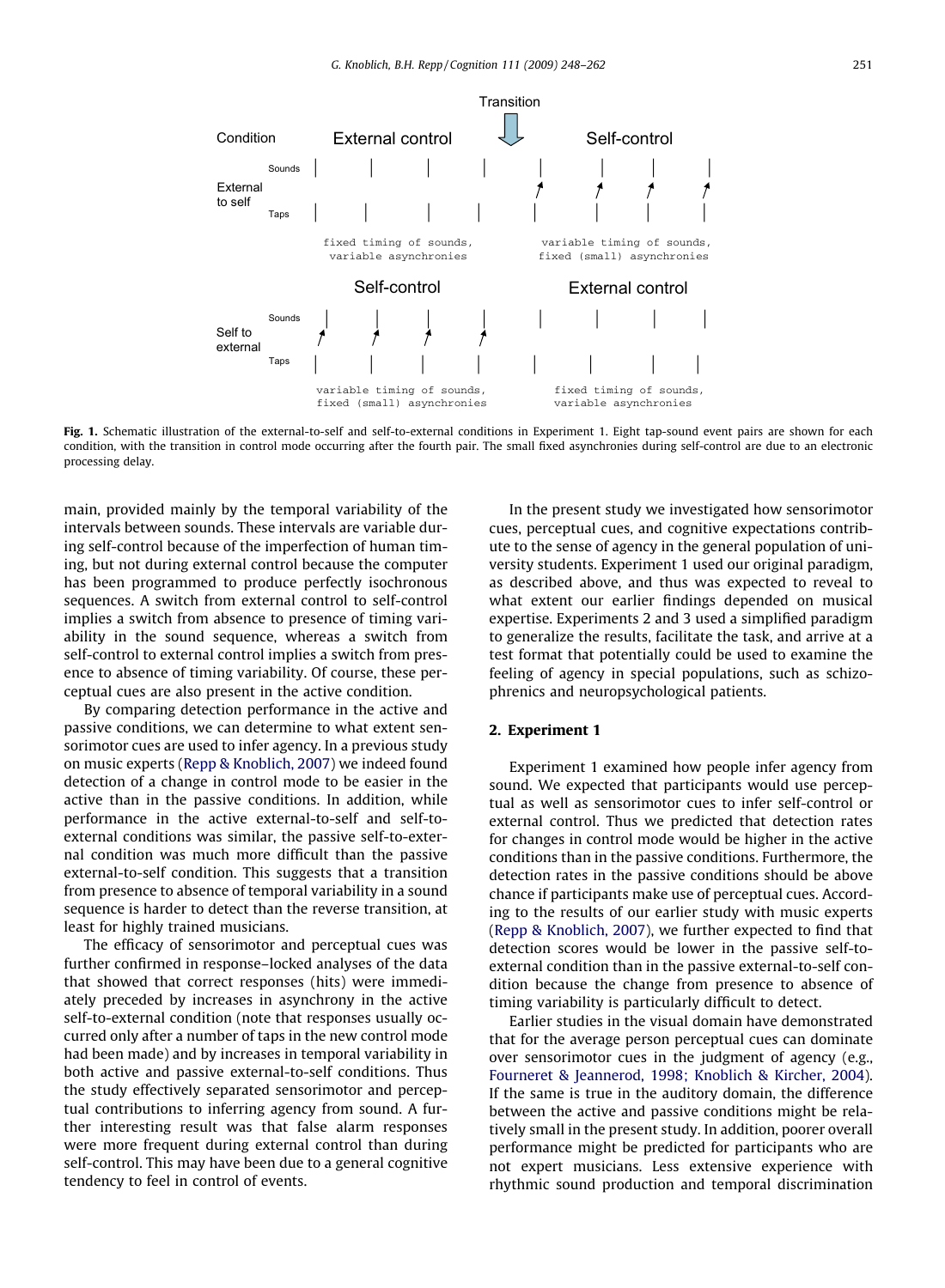may be reflected in reduced sensitivity to temporal cues. However, this disadvantage might be partially offset by generation of larger cues. All cues result from variability in rhythmic movement timing, which is likely to be greater in people who are not musically trained. So if our participants generate larger cues for themselves, their overall performance might be similar to that of musicians.

Finally, we expected that participants might show a general tendency to attribute perceptual events to their own actions, particularly in the active conditions. Such effects have sometimes been observed in earlier studies on agency (e.g., [Daprati et al., 1997](#page-13-0)). There were indications of such a cognitive bias towards self-attribution in our earlier study, and it is possible that musical non-experts are subject to stronger cognitive biases than expert musicians.

# 2.1. Methods

# 2.1.1. Participants

Twelve unselected Rutgers University undergraduates participated for course credit. We refer to them as musical non-experts because they clearly did not have the extensive musical training of our earlier group [\(Repp & Knoblich,](#page-14-0) [2007](#page-14-0)), though it is possible that some of them had some musical training. (Their level of training was not assessed.) The data of two participants were excluded because they did not follow instructions or because of technical problems.

# 2.1.2. Materials and equipment

Participants heard a snare drum sound, representing the first 100 ms of a digital sound file (''drumLoop.aif") that accompanied the software used for running the experiment (MAX/MSP Version 4.5). This is one difference from our earlier study, in which a high-pitched digital piano sound was used instead. The MAX/MSP programs ran on a Macintosh G4 computer, and participants listened over Sennheiser HD250 linear II earphones.

# 2.1.3. Design and procedure

Participants came for two 1 h sessions on separate days, devoted to the external-to-self and self-to-external conditions, respectively. The order of the two conditions was counterbalanced across participants. Within each session, the active condition was followed (necessarily) by the passive condition. Because of time constraints, the number of trials was substantially smaller than in our earlier study. Participants received three blocks of 15 trials (i.e., a total of 45 trials) in each condition. The trials in each block resulted from the combination of three baseline inter-onset interval (IOI) durations (500, 600, and 700 ms) and five control mode transition locations (after the 8th, 12th, 16th, or 20th sound, or no transition). The different baseline IOI durations were included only for the sake of variety; they were not expected to interact with the results of interest (cf. [Repp & Knoblich, 2007\)](#page-14-0) and were ignored in the analysis of results.

External-to-self sequences consisted of 30 sounds. They started at one of the three baseline IOIs under external control and changed to self-control at one of the transition points. During external control, the timing of the sounds

was perfectly regular. During self-control, each sound was triggered by a tap but lagged behind the tap by approximately 42 ms  $(\pm 1 \text{ ms})$ . The delay reflects electronic input and output processing, as no delay was specified in the MAX/MSP program. The delay was revealed by later acoustic measurements of the intervals between the impact sounds (thuds) of the taps and the onsets of the triggered sounds. It should be noted that, when synchronizing taps with a computer-controlled sequence, participants typically tap ahead of the sounds by several tens of milliseconds (see, e.g., [Aschersleben, 2002\)](#page-13-0). The lag during self-control thus helped reduce any abrupt change in the mean asynchrony at the transition point, which might have provided a local cue to the transition (cf. [Flach, 2005\)](#page-13-0). A lag of 42 ms is generally not detectable as such ([Aschersleben](#page-13-0) [& Prinz, 1997; Wing, 1977](#page-13-0)).1

Self-to-external sequences started with three computer-controlled sounds at one of the three baseline IOIs, which served to induce a particular tempo of self-paced tapping. These induction sounds (not counted) were followed by 30 sounds that were first under self-control and then changed to external control at one of the transition points, or not at all. To avoid an abrupt change in mean IOI (i.e., a tempo discontinuity) at the self-to-external transition, the computer adopted the final inter-tap interval (ITI) before the transition as the constant IOI between sounds after the transition (external control).

Each active condition was preceded by five practice trials. In the passive conditions, the IOIs (specified during external control) or ITIs (registered during self-control) of the active conditions were used to regenerate nearly identical sound sequences. The interval between the last externally controlled tone and the first self-controlled tone was shortened somewhat in the passive condition because the 42 ms processing delay was not taken into account by the program.

The procedure was identical with that in [Repp and](#page-14-0) [Knoblich \(2007\)](#page-14-0). Participants sat in front of the computer screen on which a number (1–30) generated by a counter was displayed in a large font. The counter was incremented whenever a sound occurred. Participants started a trial by pressing the space bar and then closed their eyes. When they thought they had detected a transition, they opened their eyes briefly, glimpsed the number displayed on the screen, and closed their eyes again. At the end of the trial, they entered the remembered number on the keyboard. If no transition was detected, the response ''30" (shown on the screen at the end of the trial) was to be given.

The nature of the transition to listen for was explained carefully at the beginning of each session. Participants were told that the transition could occur anywhere in a sequence or not at all. Two points were stressed especially: First, it was not permitted to revise any response on the ba-

<sup>&</sup>lt;sup>1</sup> The lag was shorter (about 15 ms) in our previous study with musicians ([Repp & Knoblich, 2007\)](#page-14-0), due to the use of a digital piano for on-line sound generation. We did not mention the lag in our published article because at the time we were unaware of it. Because the tendency to tap ahead of sounds during synchronization is generally smaller in expert musicians than in non-experts (see, e.g., [Repp & Doggett, 2007](#page-14-0)), the shorter delay was appropriate (if not exactly planned) in our experiment with musicians.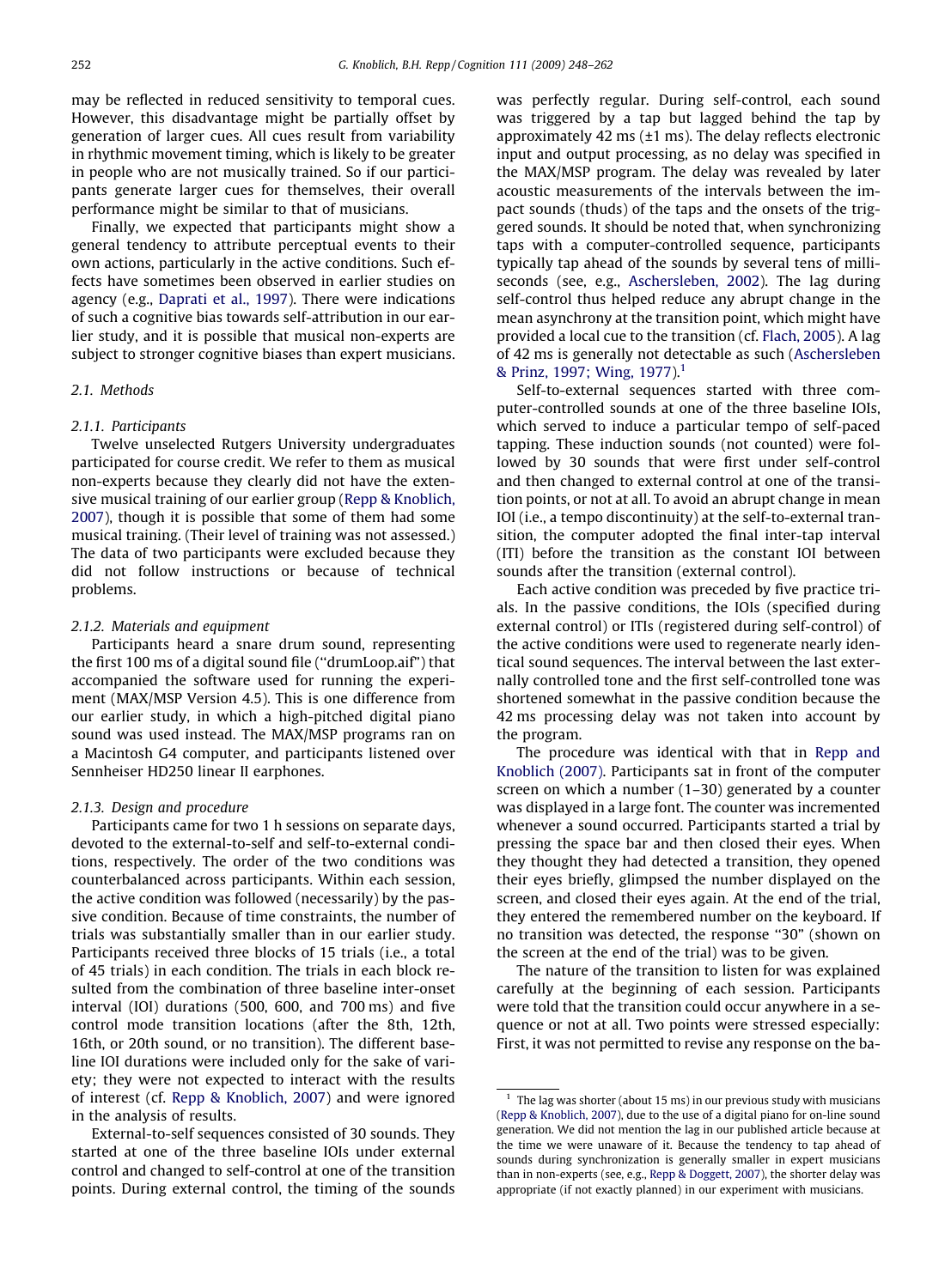sis of later counterevidence; whatever number was seen first on the screen was to be the response, even if it turned out to be a false alarm. Second, participants were urged to tap as regularly as possible in the active conditions. Tapping always was to start with the third tone heard in a sequence. There were short breaks between blocks.

# 2.2. Results

The tasks were vulnerable to irregular participant behavior, and resulting technical problems led to the occasional loss of individual trials or even a whole block of trials. This affected the passive conditions in particular, because anomalous or missing responses in the active conditions could wreak havoc with the playback of the recorded sequences. All in all, 124 trials (6.7%) were lost for analysis.

From the usable trials in each of the four conditions for each individual participant, cumulative proportions of hits and false alarms were calculated as a function of sequence position. A numerical response was considered a hit if it referred to a sequence position that followed a transition; it was considered a false alarm if it referred to a position that preceded a transition, or to any position in a no transition catch trial. For each of the four transition locations, a separate cumulative function of hit proportions was obtained, starting at the transition point. A single cumulative function of false alarm proportions across all positions was obtained by combining false alarm responses from catch trials with those from transition trials.

From these data, four  $d'$  functions, one for each transition location, were obtained for each condition by calculating the difference between the z-transformed cumulative hit and false alarm proportions in each sequence position. These four  $d'$  functions were then re-expressed as functions of the serial distance from the transition and were averaged. The largest serial distance to which all transition locations contributed was 9; longer distances, whose data came from the earlier transition locations, provided little additional information and were not considered further. Finally, the individual  $d'$  functions for each condition were averaged across participants for graphic display. These average  $d'$  functions, one for each experimental condition, are shown in [Fig. 2A](#page-6-0).

It is clear that  $d'$  increased with distance from a transition in three of the four conditions. In the passive self-toexternal condition, however, performance remained close to chance throughout. A repeated-measures ANOVA with the variables of transition type (external-to-self vs. selfto-external) and action condition (active vs. passive) was conducted on the individual  $d'$  values at a serial distance of 9. (The obviously significant main effects and interactions involving serial distance as a variable were of little interest.) The main effect of transition type was significant, F(1,9) = 18.40,  $p < .002$ , reflecting better detection performance for external-to-self than for self-to-external transitions. Unexpectedly, the main effect of action condition was not significant, but the two-way interaction was significant,  $F(1,9) = 15.91$ ,  $p < .003$ : While performance in the active self-to-external condition was better than in the passive self-to-external condition, as predicted, performance in the active external-to-self condition was actually worse than in the passive external-to-self condition.

As a measure of bias, we analyzed the z-transformed false alarm proportions. Although this measure is not independent of  $d'$ , other measures of response bias ( $c$  or beta) would make use of hit proportions and thus would depend on transition location, which is not desirable in the present context. [Fig. 2B](#page-6-0) shows bias as a function of sequence position in the four experimental conditions. Bias increased steadily within a sequence, which reflects the increasing expectation that a transition will occur and/or the increasing probability of perceiving a misleading cue.<sup>2</sup> It should be noted that a tendency to attribute control to the self results in a positive bias in external-to-self conditions (reporting self-control during external control) but in a negative bias in self-to-external conditions (not reporting external control during self-control). It can be seen that the self-attribution tendency was relatively greater in the active than in the passive conditions; that is, bias was larger in the active than in the passive external-to-self condition, and smaller in the active than in the passive self-to-external condition. A 2  $\times$  2 repeated-measures ANOVA on the terminal bias values (sequence position 29) revealed no significant main effects but a significant two-way interaction,  $F(1,9) = 8.59$ ,  $p < .02$ , which actually represents a main effect of action condition on the tendency to attribute agency to the self.

# 2.3. Discussion

The present results demonstrate that participants who are not highly trained musicians are able to use perceptual and sensorimotor timing cues to infer agency from sound, even though (as in our earlier study with musicians) these cues were not explicitly pointed out. The participants were quite able to use perceptual cues to agency when a transition occurred from external control to self-control in the passive condition. However, they performed at chance when they were asked to detect a switch from self-control to external control in the passive condition. Thus, while they were able to detect the presence of timing variability following its absence, they seemed unable to detect the absence of timing variability following its presence. The musicians in [Repp and Knoblich \(2007\)](#page-14-0) had shown a similar difference between these conditions, but had performed at above chance levels.

The difficulty of detecting the disappearance of variability can be explained in at least two ways: First, undetectably low variability can occur by chance during self-control and thus is not a reliable cue to external control, whereas variability cannot arise spontaneously during external control (unless it is illusory) and therefore is a strong indicator of self-control. Second, exposure to temporal variability in a sound sequence decreases a participant's perceptual sensitivity to subsequent temporal variation [\(Large & Jones,](#page-14-0) [1999; Repp, 2002](#page-14-0)), probably by increasing the variability of an internal timekeeper or oscillator. This internal noise,

The brief downward turn of the functions after position 20 is an artifact of combining false alarms from catch trials and transition trials. For unknown reasons, transition trials showed a higher cumulative false-alarm rate at this point than did catch trials.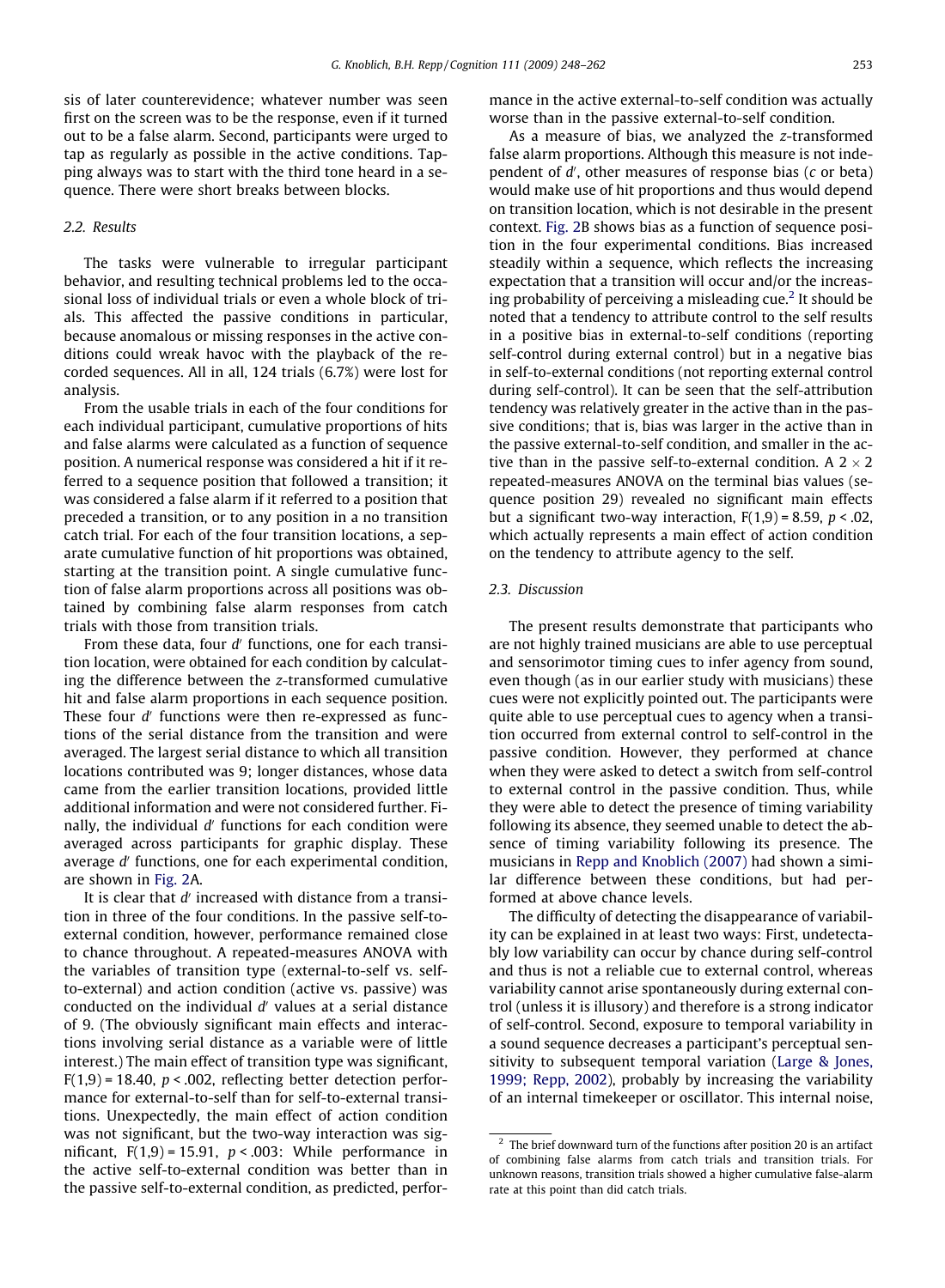<span id="page-6-0"></span>

Fig. 2. (A) Sensitivity (d') as a function of serial distance from a transition in the four conditions of Experiment 1. (B) Bias (the z-transformed false alarm rate) as a function of sequence position in the same four conditions. E = external control; S = self-control; act = active; pass = passive.

too, makes it difficult to detect the absence of variability following self-control and may even lead to illusory perception of variability.

Clearly, sensorimotor cues were also used to infer agency from sound. This is apparent from the result that  $d'$  scores in the active self-to-external condition were higher than in the passive self-to-external condition. Thus the participants took the sudden appearance of asynchronies as a cue that they had lost control over the sounds. However, the present participants were insensitive to the sensorimotor cues that the active external-to-self condition provided, that is, the sudden disappearance of asynchronies. In fact, performance in the active externalto-self condition tended to be worse than in the passive external-to-self condition. This suggests that in the active condition it was harder for the participants to make use of the perceptual cues that were also present in the passive external-to-self conditions (the sudden emergence of temporal variability in the sound sequence). Performing the tapping task thus may have interfered with the processing of perceptual cues to agency.

The reasons for participants' difficulty in detecting the absence of asynchronies may be the same as we gave above to explain the difficulty in detecting absence of timing variability. Asynchronies, too, may become undetectably small during external control simply by chance, whereas they cannot arise spontaneously during self-control. This creates an asymmetry in the information conveyed by absence versus presence of asynchronies. Also, it is possible that exposure to asynchronies during external control increases internal variability and therefore makes it difficult to discriminate between presence and absence of asynchronies.

Differences in the pattern of  $d'$  scores between the present group of participants and the highly trained musicians in our earlier study ([Repp & Knoblich, 2007](#page-14-0)) thus seem to be mainly due to the fact that the present group was insensitive to transitions from the presence to the absence of perceptual or sensorimotor variability. In addition, tapping seemed to interfere with detection of perceptual cues in the present group. Furthermore, musicians showed greater sensitivity to agency cues overall, performing clearly better than the present group in three out of four conditions; only in the passive external-to-self condition were the  $d'$  scores similar. We had expected that larger variability of tapping would compensate for poorer perceptual acuity in the present group, but this compensation may have been only partial. However, it is difficult to compare overall performance between the studies because other factors may have affected performance as well. In particular, the musicians received many more trials and thus benefited from practice in the tasks; they had previous experience with synchronization tasks; and they were also highly motivated, whereas the present participants merely fulfilled a course requirement. Furthermore, the drum sound, because of its lower frequency content, was probably a more effective masker of the thuds made by the taps on the tapping pad than was the high-pitched piano tone used in our study with musicians. Thus, the present participants may have had to rely exclusively on cross-modal information in perceiving asynchronies between taps and sounds, whereas the musicians may have had the benefit of some asynchrony information within the auditory modality.

Our analysis of bias showed the predicted tendency to attribute control of events to the self in the active conditions, relative to the passive conditions. This is consistent with the hypothesis that people have a general bias towards feeling in control when they act. However, the evidence is not conclusive because our measure of bias is not independent of sensitivity and thus could also reflect differences in the effectiveness of sensorimotor cues. Feelings of self-control during active synchronization may have arisen because asynchronies were hard to detect, not because of a cognitive bias. Reports of external control during active self-paced tapping may have been relatively infrequent because the absence of perceived asynchronies reinforced the impression of self-control.

The main difference between the present bias results and the bias results for the group of musicians [\(Repp &](#page-14-0) [Knoblich, 2007\)](#page-14-0) is that the musicians showed much smaller false alarm rates in the active conditions; bias in the passive conditions was quite similar for the two groups. The musicians did not show any greater tendency to report self-control during synchronization; however, they were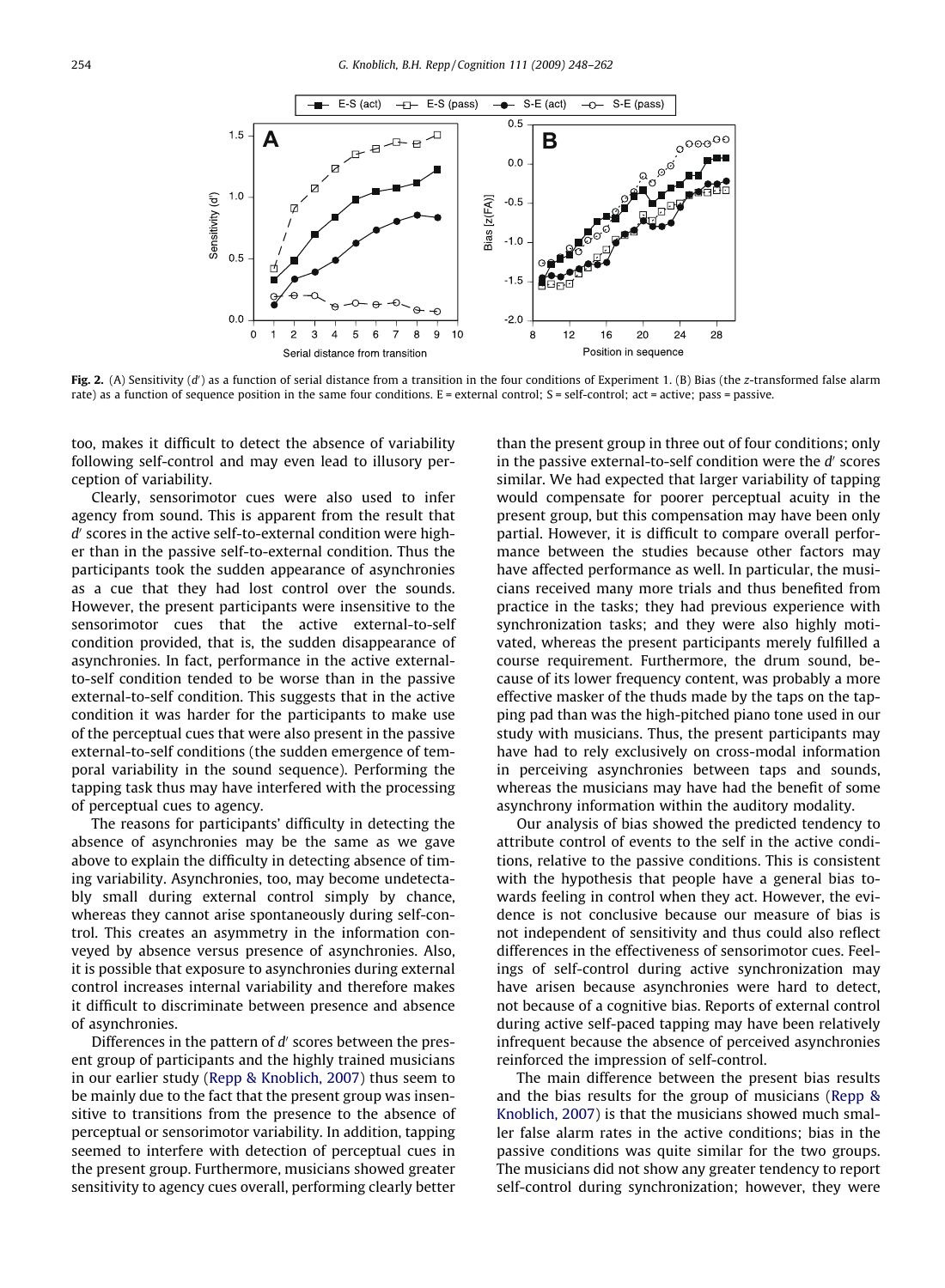much less likely to report external control during selfpaced tapping than were the present participants. These differences in false alarm rates obviously contribute to the differences in  $d'$  scores between the two groups.

#### 3. Experiment 2

In Experiment 2 our aim was to simplify the paradigm in order to reduce the difficulty of the task, and to avoid some of the complexities of analysis and interpretation evident in Experiment 1 and in our previous study. Simplification also served the goal of developing a version of our agency task that could potentially be administered to neurological and psychiatric patients.

The task we used in Experiment 1 has several disadvantages, especially from a practical viewpoint. First, the ability to detect a transition between control modes is not a very direct measure of agency. In the present experiment, we simply asked participants to decide after each trial whether they had been in control or not. Second, we had to trust participants to follow the instruction always to tap as regularly as possible, even though this made the task difficult for them. If some participants had decided not to follow instructions and tapped irregularly, this would have greatly facilitated their agency judgments. Even though this problem could not be eliminated entirely, being inherent in agency paradigms, we conducted a more rigorous check on such undesirable strategies in Experiments 2 and 3. Third, our measure of bias in Experiment 1 was not independent of  $d'$ , which resulted in inconclusive findings regarding the influence of cognitive expectations on inferring agency from sound. In the new simplified paradigm we were able to use a bias measure  $(c)$  that is independent of  $d'$ . Finally, the sequences we used in Experiment 1 were longer than necessary: Most of the relevant information came from the early sequence positions following a change in control mode. Therefore we decided to shorten the sequences radically.

In order to implement these changes, we employed a sequence reproduction task: A short model sequence of isochronous sounds was presented, and the participant's task was to listen to it and then to reproduce it as precisely as possible by tapping. The taps either triggered sounds (self-control) or were accompanied by a computer-controlled reproduction of the sequence that was triggered by the first tap (external control, except for the first sound). We still had active and passive conditions. In the active condition, perceptual and sensorimotor cues were available and participants reported whether the sounds heard during reproduction were self-controlled or externally controlled. In the passive condition, participants listened to a playback of the model sequences followed by their recorded reproductions and judged whether the reproductions had been self-controlled or externally controlled.

Our predictions were the same as in Experiment 1. We expected better discrimination of external control and selfcontrol (i.e., higher  $d'$  scores) in the active condition than in the passive condition due to the presence of sensorimotor cues to agency (presence vs. absence of asynchronies) in the former condition, in addition to perceptual cues (absence vs. presence of timing variability in the sound sequence) that were available in both conditions. Moreover, we expected  $d'$  scores to be above chance in the perceptual condition, indicating that perceptual cues can be used to infer agency from sound. Finally, we expected to find a general cognitive tendency to attribute control to the self in the active condition, compared to the passive condition.

# 3.1. Methods

#### 3.1.1. Participants

Sixteen unselected Rutgers University undergraduates participated for course credit.

## 3.1.2. Materials and equipment

The drum sounds and the equipment were the same as in Experiment 1. The only difference was that participants, except for the first few, listened to the sounds not over earphones but over the computer's built-in loudspeaker, located in the processor standing to the right of the monitor the participants were facing. This change was made to enable the experimenter to monitor participants' performance during the experiment and intervene if necessary (e.g., when taps were omitted or tapping was clearly irregular).

#### 3.1.3. Design and procedure

A model sequence consisted of 3, 4, 5, or 6 drum sounds played with fixed IOIs of 400, 500, or 600 ms. Both variables were included only to provide variety and were ignored in subsequent analyses. Their combination yielded 12 sequence types that occurred in both external control and self-control trials, for a total of 24 randomly ordered trials per block. Three such blocks (a total of 72 trials) were presented in the active condition, preceded by two practice blocks. To aid participants in producing the right number of tones, a digit indicating the number of tones was shown on the computer monitor during each trial.

The first practice block contained 12 self-control trials in which the drum sounds during reproduction were always contingent on the participant's taps. Depression of the space bar on the computer keyboard started a trial. Participants were instructed to listen to the model sequence and, after a brief pause, to reproduce the model sequence as accurately as possible by tapping. The MAX program provided verbal feedback after each trial on the computer screen: If the mean ITI of the reproduction was within ±10% of the model IOI, the feedback was ''Good!"; if not, the feedback was either ''Too slow!" or ''Too fast!".

The second practice block contained 12 external control trials in which the reproduction of the model sequence was controlled by the computer. Participants were instructed to listen to the model sequence and, after a brief pause, to reproduce the model sequence in synchrony with the computer-controlled sounds. If the maximal absolute asynchrony between taps and drum sounds was less than 20% of the model IOI, the feedback was ''Good!"; otherwise, the feedback was ''Not accurate enough!".

During the three test blocks, self-control and external control trials occurred in random order, and no feedback was given. After each trial, the participant had to respond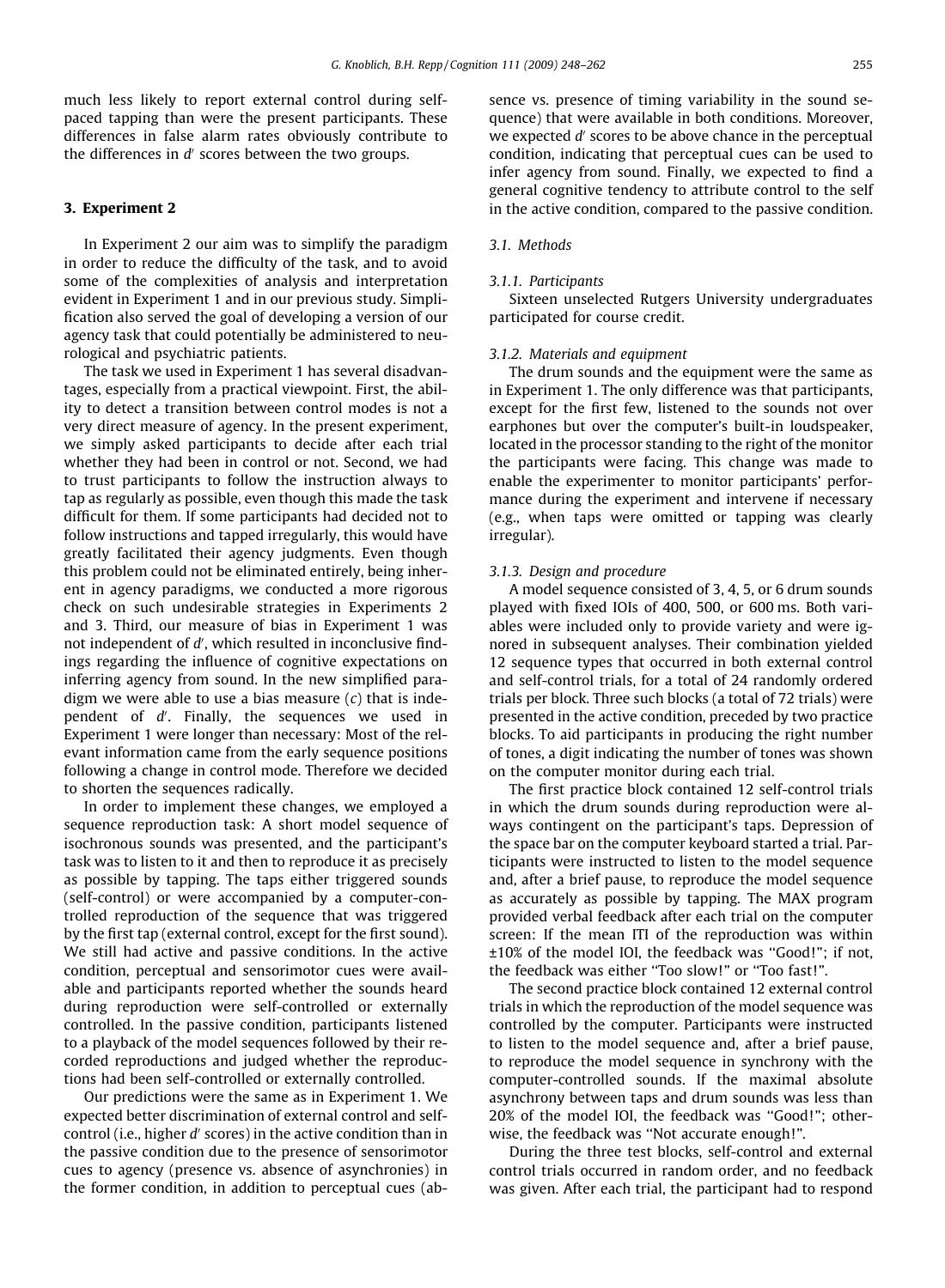<span id="page-8-0"></span>to the question ''Who controlled the second series of sounds?" by clicking on one of six numbered and labeled response buttons on the computer screen, effectively a 6-point rating scale. The labels ranged from ''I did (definitely)" to ''The computer did (definitely)", with intermediate steps being labeled ''I did (probably)", ''I did (perhaps)", ''The computer did (perhaps)", and ''The computer did (probably)". The response started the next trial after a delay of 3 s. There were short breaks between blocks during which the data were saved and the next block was initiated by the experimenter.

In the subsequent passive condition, the IOIs or ITIs recorded during the active condition were used to regenerate the sound sequences (both models and reproductions). At the end of each trial, participants responded to the same question as in the active condition, using the same response buttons. An additional button was provided to give participants an opportunity to disqualify trials in which the reproduction sounded anomalous (too few or too many sounds, unusually long intervals, etc.), but it was rarely used.

# 3.2. Results

Before analyzing the results, each participant's data were screened to eliminate all trials in which there were missing or extra taps, all self-control trials in which the mean ITI of the reproduction deviated by more than ±100 ms from the model IOI or in which the standard deviation of the reproduced intervals exceeded 100 ms, and all external control trials in which the mean asynchrony exceeded ±100 ms or in which the standard deviation of the asynchronies exceeded 100 ms. (These tolerance limits were arbitrary but relatively lenient.) For three participants, this left less than 70% of the trials, and their data were excluded entirely. For the remaining 13 participants, the percentage of trials analyzed ranged from 73% to 97%.

Few participants used the 6-point rating scale effectively; many of them used only the endpoints. Therefore, the responses were dichotomized by splitting the scale in the middle, between 3 and 4. In two cases, however (the active condition for one participant and the passive condition for another), the scale was split between 2 and 3 and between 5 and 6, respectively, in order to prevent all responses from forming a single category. From the resulting proportions of hits and false alarms in each condition for each participant, combined across all IOIs and numbers of tones in the sequence,  $d'$  and the bias index  $c$  (the mean of the z-transformed hit and false alarm proportions) were calculated.

Fig. 3A shows the mean d' values. Discrimination of selfcontrol from external control was better in the active than in the passive condition,  $F(1,12) = 7.24$ ,  $p < .02$ . The mean bias indices are shown in Fig. 3B. In the active condition, there was a positive bias, indicating a tendency to report self-control. The bias in the passive condition was significantly smaller,  $F(1,12) = 19.08$ ,  $p < .001$ , and not significantly different from zero.

The data were further analyzed to examine the cues on which participants presumably relied in making their responses. [Fig. 4](#page-9-0)A and B show two positive perceptual cues to self-control: the mean absolute difference between the reproduction ITIs and the model IOI (i.e., the mean tempo difference between model and reproduction, [Fig. 4A](#page-9-0)) and the mean standard deviation of the reproduction ITIs (i.e., temporal variability, [Fig. 4](#page-9-0)B). These variables are shown separately for the active and passive conditions, and contingent on a response of self-control or external control within conditions. It is clear that both cues were more pronounced when participants responded ''self" (''S") rather than ''external" (''E"), and this difference was larger in the passive than in the active condition. A  $2 \times 2$  repeated-measures ANOVA on the data in [Fig. 4A](#page-9-0) revealed a significant main effect of response,  $F(1,12) = 14.58$ , p < .002, and a significant interaction of response with condition,  $F(1,12) = 8.83$ ,  $p < .02$ . Separate one-way ANOVAs on the two conditions showed the effect of response to be significant in the passive condition only,  $F(1,12) =$ 27.69, p < .001. A similar ANOVA on the data in [Fig. 4](#page-9-0)B likewise showed a significant main effect of response,  $F(1,12) = 6.14$ ,  $p < .03$ , but the interaction fell short of significance,  $F(1,12) = 4.16$ ,  $p < .07$ . Nevertheless, separate ANOVAs again showed the effect of response to be significant only in the passive condition,  $F(1,12) = 8.35$ ,  $p < .02$ .

[Fig. 4C](#page-9-0) and D show two positive sensorimotor cues to external control: the mean absolute asynchrony [\(Fig. 4](#page-9-0)C) and the mean standard deviation of the asynchronies [\(Fig. 4D](#page-9-0)). In each case, these variables were larger when



Fig. 3. (A) Mean sensitivity (d') in the two conditions of Experiment 2. (B) Mean bias (c) in the same two conditions. The error bars represent standard errors.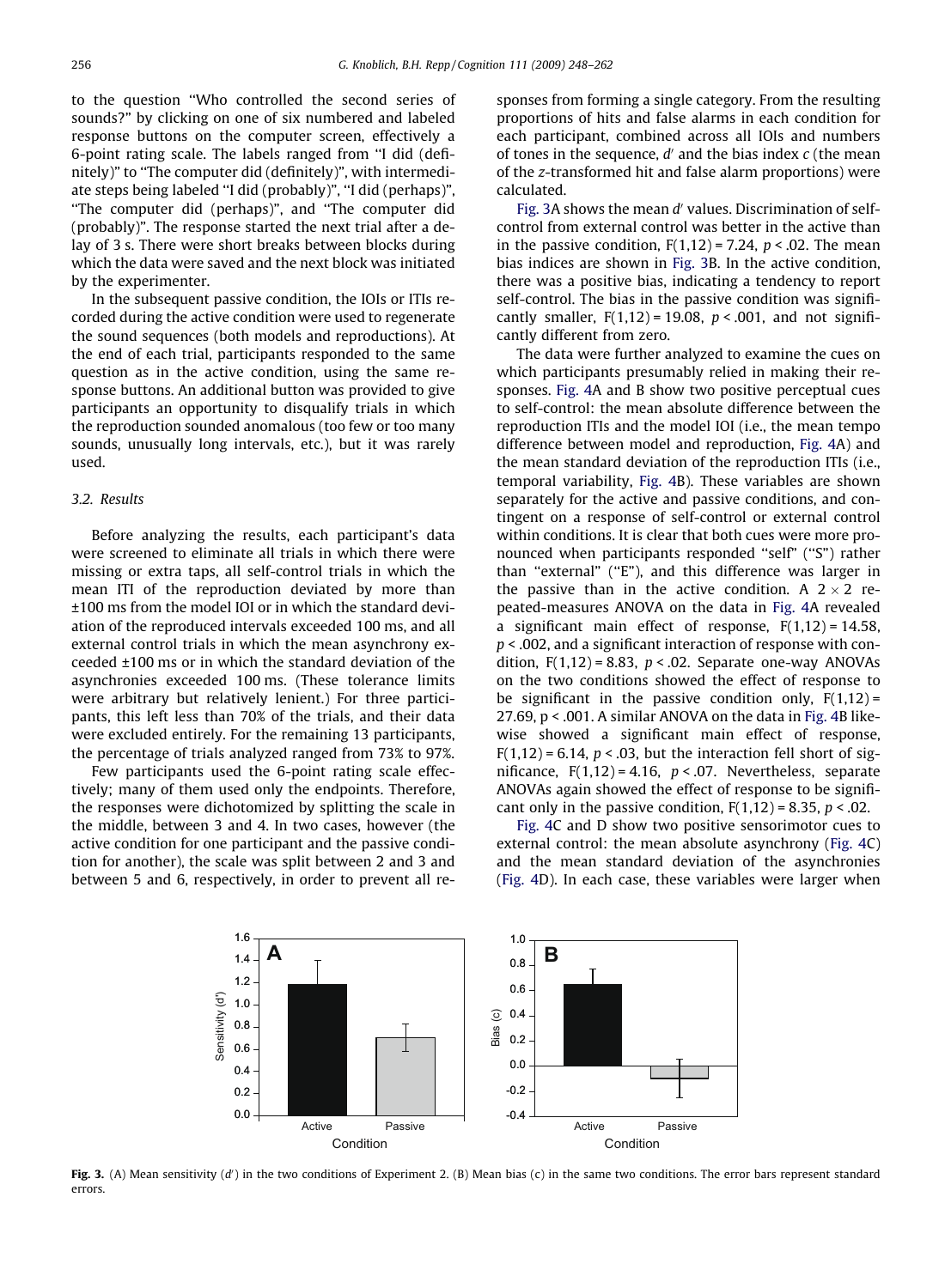<span id="page-9-0"></span>

Fig. 4. Response–locked cue analysis in Experiment 2. Self-control: (A) Mean absolute difference between reproduction ITIs and model IOI and (B) mean standard deviation of ITIs, given "self" ("S") and "external" ("E") responses in the active and passive conditions. External control: (C) Mean absolute asynchrony and (D) mean standard deviation of asynchronies, given "self" ("S") and "external" ("E") responses in the active condition. The error bars represent standard errors.

the response was ''external" than when it was ''self". However, the difference was significant only for the data in Fig. 4D,  $F(1,12) = 18.32$ ,  $p < .001$ .

# 3.3. Discussion

As expected, discrimination of self-control from external control was easier in the active than in the passive condition. This clearly reflects the exclusive availability of sensorimotor cues in the active condition. Of the two likely sensorimotor cues for external control that we considered in the response-contingent analysis, the standard deviation of the asynchronies, which reflects the temporal variability of the taps, appeared to be more salient than the mean absolute asynchrony, which reflects the overall tendency to tap before (or after) the computer-controlled sounds.

Perceptual cues to self-control, which were available in both active and passive conditions, were more effective in the passive than in the active condition. They were somewhat overshadowed by sensorimotor cues in the active condition, as indicated by the lack of a significant effect in the response-contingent analyses of perceptual cues. The two perceptual cues examined, the tempo difference between model and reproduced sequences and the temporal variability of the reproduction, seemed to be about equally salient.

In the active condition, there was a strong tendency to report self-control, which was absent in the passive condition. This is consistent with the prediction that people have a general cognitive bias towards feeling in control when an action is carried out. However, as in Experiment 1, there is still an alternative explanation in terms of an informational asymmetry of sensorimotor cues: During external control, asynchronies often may have been too small to detect, which led to a false report of self-control. During self-control, however, participants would have had to hallucinate asynchronies in order to conclude falsely that they were not in control. Thus, to the extent that participants focused on asynchronies in making their decisions, the bias towards self-control follows naturally.

It could be argued that a complementary informational asymmetry of perceptual cues should have counteracted the self-control bias in the active condition. An inability to detect temporal variation in the sound pattern during self-control should have led to incorrect external control responses, whereas only a hallucinatory perception of variability could have led to incorrect self-control responses during external control. However, the response-contingent cue analyses suggested that perceptual cues were somewhat overshadowed by the sensorimotor cues in the active condition, and this could account for the overall self-control bias.

Furthermore, it may indeed be easier to hallucinate temporal variability in a regular sound sequence than to hallucinate asynchronies between coincident taps and tones. Actions and their potential consequences tend to be bound together temporally [\(Haggard et al., 2002](#page-14-0)), which also makes it hard to detect small asynchronies when they are present. This binding effect may also have contributed to the response bias observed in the active condition, and it is not itself a cognitive bias, although it can be influenced by cognitive factors ([Engbert & Wohlschläger, 2007\)](#page-13-0). In any case, it is possible that the response bias towards self-control observed in the active condition is not due to cognitive expectations but to the asymmetries in sensorimotor cues discussed above.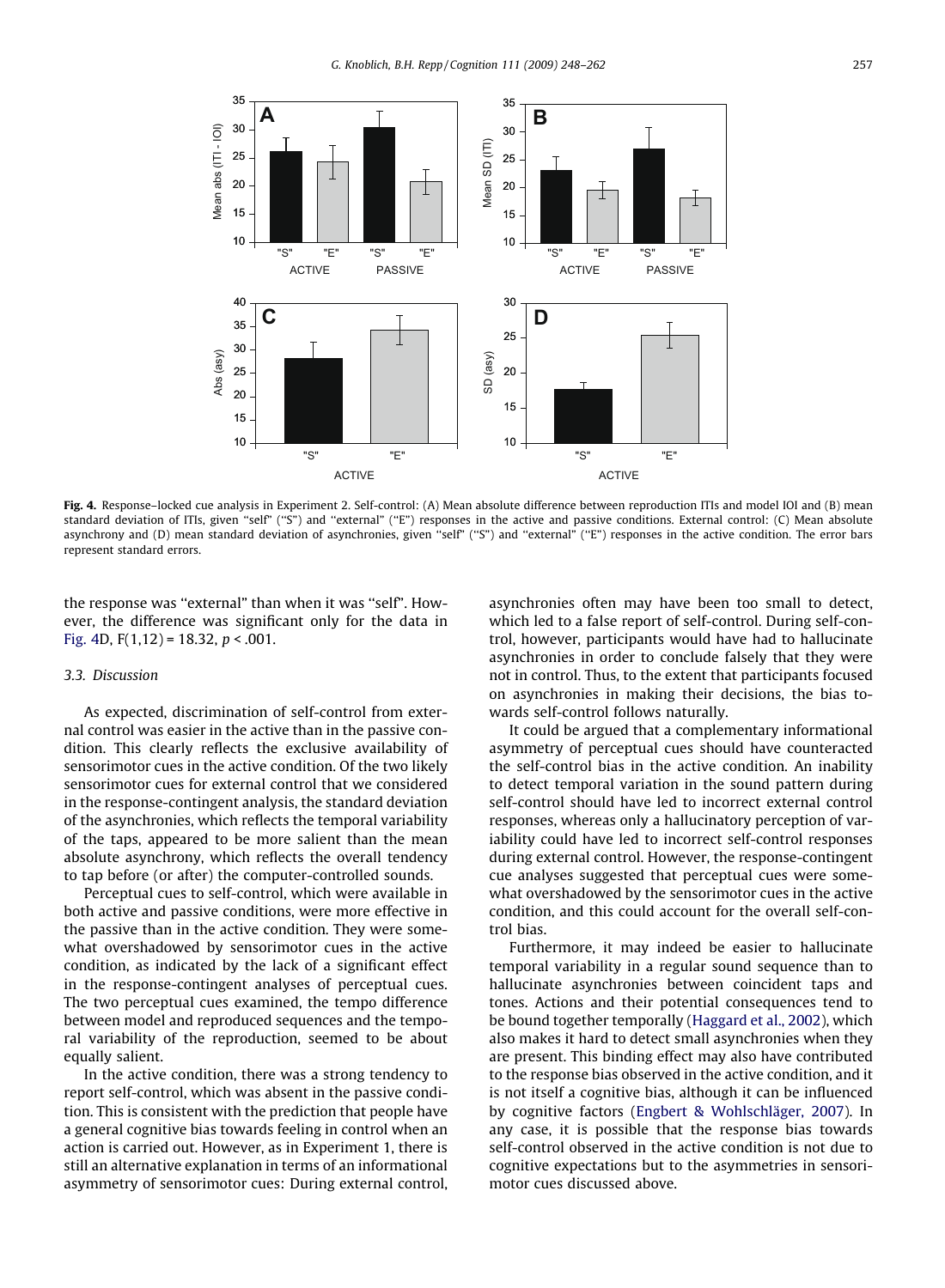# 4. Experiment 3

The aim of our third experiment was to replicate the findings of Experiment 2 with an even more simplified sequence reproduction task. Furthermore, we attempted to further explore the role of asynchronies in creating the response bias favoring self-control that arose in the active condition of Experiment 2. At the same time, we wanted to facilitate the task for the participants, for  $d'$  scores were still rather low in Experiment 2. To that end, we introduced tempo differences between the model sequence and the computer-controlled reproduction during external control, while instructing participants to tap their reproduction at the model sequence tempo. We expected that larger tempo differences would create larger asynchronies. Accordingly,  $d'$  scores should increase in the active condition. Moreover, if the response bias observed in the active condition of Experiment 2 was related to a difficulty in detecting asynchronies it should become smaller as tempo differences become larger. If the response bias was due to cognitive expectations, however, tempo differences should not matter.

We expected that the introduction of tempo differences during external control would also affect participants' ability to infer agency from sound in the passive condition. Specifically, because tempo differences were ruled out as a valid perceptual cue to self-control, participants had to rely on temporal variability as the only perceptual cue, and this was expected to increase the difficulty of the passive condition compared to Experiment 2. Thus, the difference between the  $d'$  scores in the active and passive conditions was expected to be larger in Experiment 3 than in Experiment 2.

# 4.1. Methods

# 4.1.1. Participants

Fourteen unselected Rutgers University undergraduates participated for course credit.

#### 4.1.2. Materials and equipment

The sounds and the equipment were the same as in Experiment 2.

# 4.1.3. Design and procedure

In this experiment the model sequence always consisted of four drum sounds, played with IOIs of 400, 500, or 600 ms. For each of these three tempo conditions, there were five reproduction tempi during external control: The reproduction IOI was either the same as the model IOI or it was different by  $-10\%$ ,  $-5\%$ , 5%, or 10%. This design led to 15 trial types for external control but only three for selfcontrol; the latter were repeated 5 times each. Each of the three test blocks thus contained 30 randomly ordered trials (a total of 90 trials). The test blocks were preceded by two practice blocks, for self-control and external control, respectively, each of which contained 15 trials.

During self-control practice, participants were asked to reproduce the model sequence as precisely as possible. During external control practice, they were given the same instructions but in addition were told to ignore the sounds they heard. (In Experiment 2 they had been asked to synchronize their taps with the sounds.) They were informed that the computer would often play back the model sequence at a different tempo. In the test blocks, participants were likewise urged to reproduce the model sequence always at the original tempo. Relevant feedback was provided in all practice and test blocks (another difference from Experiment 2): The message ''Good!" appeared when the mean ITI was within ±10% of the model sequence IOI; otherwise, the message was either ''Too fast!" or ''Too slow!"

The response was also simplified relative to Experiment 2. In response to the question ''Who controlled the second series of sounds?" participants clicked one of two labeled buttons on the screen: ''I did" or ''The computer did".

As in Experiment 2, a passive condition followed the active condition. Participants were alerted to the fact that a change in tempo between the model and reproduced sequences in a trial was not a reliable cue to either self-control or external control, and that they should listen for the presence of temporal variability.

# 4.2. Results

Three participants performed at chance level in both the active and passive conditions; their data were excluded. The data of the remaining 11 participants were screened to eliminate all trials in which there were missing or extra taps, whose mean ITI deviated by more than 100 ms from the model sequence IOI, or in which the standard deviation of the ITIs exceeded 100 ms. This left 66% and 74% of the trials, respectively, for two participants (who were retained), and between 86% and 99% for the remaining 9 participants.

The main results are shown in [Fig. 5.](#page-11-0) It is evident that mean sensitivity  $(d')$  was well above chance level in the active condition but basically at chance level in the passive condition ([Fig. 5A](#page-11-0)). The difference between the two conditions was significant,  $F(1,10) = 25.96$ ,  $p < .001$ . Surprisingly, performance in the active condition was not significantly better than in Experiment 2, although performance in the passive condition was worse (compare with [Fig. 3A](#page-8-0)). A combined ANOVA of the two experiments showed a significant experiment  $\times$  condition interaction,  $F(1,22) = 5.71$ ,  $p$  < .03, in addition to a significant main effect of condition,  $F(1,22) = 33.08$ ,  $p < .001$ . Thus, the difference between the active and passive conditions was larger in Experiment 3, as predicted.

In contrast, the bias results ([Fig. 5](#page-11-0)B) were quite similar to those of Experiment 2 (see [Fig. 3B](#page-8-0)). Again, there was a significant self-attribution bias in the active but not in the passive condition. The difference between the two conditions was significant,  $F(1,10) = 7.19$ ,  $p < .03<sup>3</sup>$ 

<sup>3</sup> One participant gave only ''self" responses in the passive condition, which resulted in a maximal bias value of 2.13 (response proportions of 0 or 1 were adjusted by adding or subtracting 1/2 N, respectively), far higher than any other participant's. Although this value was included in the statistical analysis (hence the low  $p$ -value), it was excluded from the mean value shown in [Fig. 5B](#page-11-0).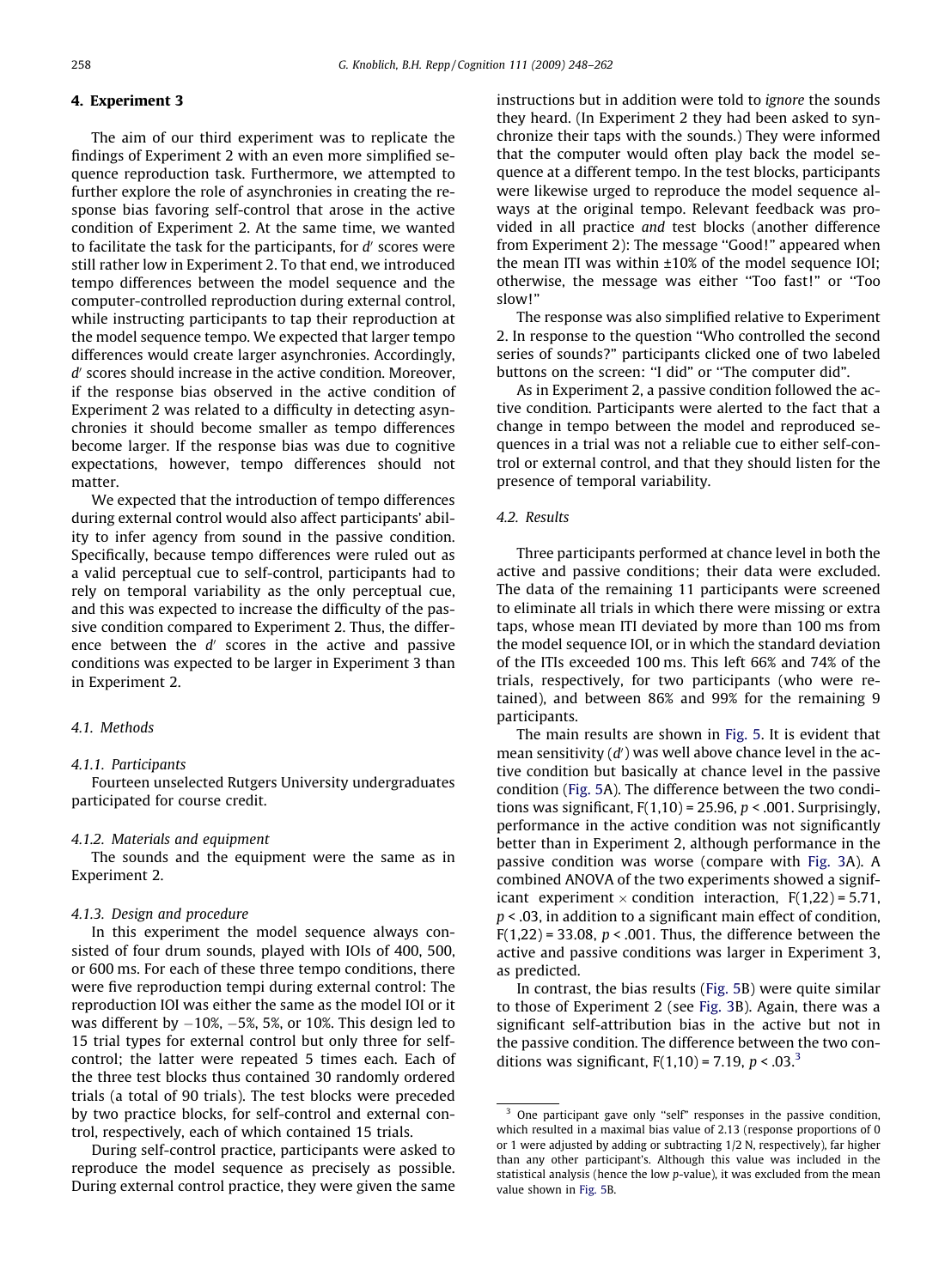<span id="page-11-0"></span>

**Fig. 5.** (A) Mean sensitivity (d') in the two conditions of Experiment 3. (B) Mean bias (c) in the same two conditions. The error bars represent standard errors.

To determine whether the tempo changes in computercontrolled sequence reproductions affected performance,  $d'$  and  $c$  were computed for each tempo change condition separately in the active and passive conditions. Because individual data were sparse at this level of detail, the data of all participants were pooled before computing  $d'$  and c. In this analysis, a single hit proportion was obtained from self-control trials, and a separate false alarm proportion (self-control responses) was obtained from external control trials in each tempo difference condition. The  $d'$  and c scores thus reflect directly the variation in false alarm rates. Because of the pooling of data, no statistical analyses could be conducted on these results.



Fig. 6. (A) Pooled d' and (B) pooled c as a function of the tempo change between the model sequence and the computer-controlled reproduction in the active and passive conditions.

Fig. 6A shows  $d'$  as a function of tempo change. As was fully expected, discrimination of self-control and external control was easier in the active condition when there was a tempo change because this resulted in larger asynchronies. However, the larger tempo changes  $(\pm 10%)$  also had an effect in the passive condition, where they pushed discrimination below chance level.

The bias coefficients, shown in Fig. 6B, follow the opposite pattern because they reflect the same false alarm rates. It can be seen that better discrimination performance in the active condition went along with a reduced tendency to report self-control when there was a large tempo change. Conversely, poorer discrimination performance in the passive condition went hand in hand with an increased tendency to report self-control when there was a large tempo change. Even though participants had been instructed to disregard tempo differences in the passive condition, they apparently still felt that such a change might have been due to human agency. The tempo change was also probably easier to detect than the presence of temporal variability, considering that performance in the passive condition was at chance overall.

We did not conduct any response–contingent analysis of cues, as we did in Experiment 2, because it was rather obvious that asynchronies were the salient cue in the active condition, whereas temporal variability was hardly detectable in the passive condition and therefore presumably also ineffective as a cue in the active condition.

# 4.3. Discussion

Experiment 3 replicated two main findings of the previous experiment: better discrimination between self-control and external control in the active condition than in the passive condition, and a self-attribution bias in the active condition only. The finding of very poor discrimination in the passive condition indicates that participants were unable to make use of perceptual cues to agency. Whereas tempo change cues had been invalidated by the design of the experiment, changes in timing variability simply seemed too hard to detect. This may explain why  $d'$  scores in the active condition of Experiment 3 were not higher than in the active condition of Experiment 2, despite the fact that larger asynchronies were created by the tempo changes in Experiment 3: The advantage of more salient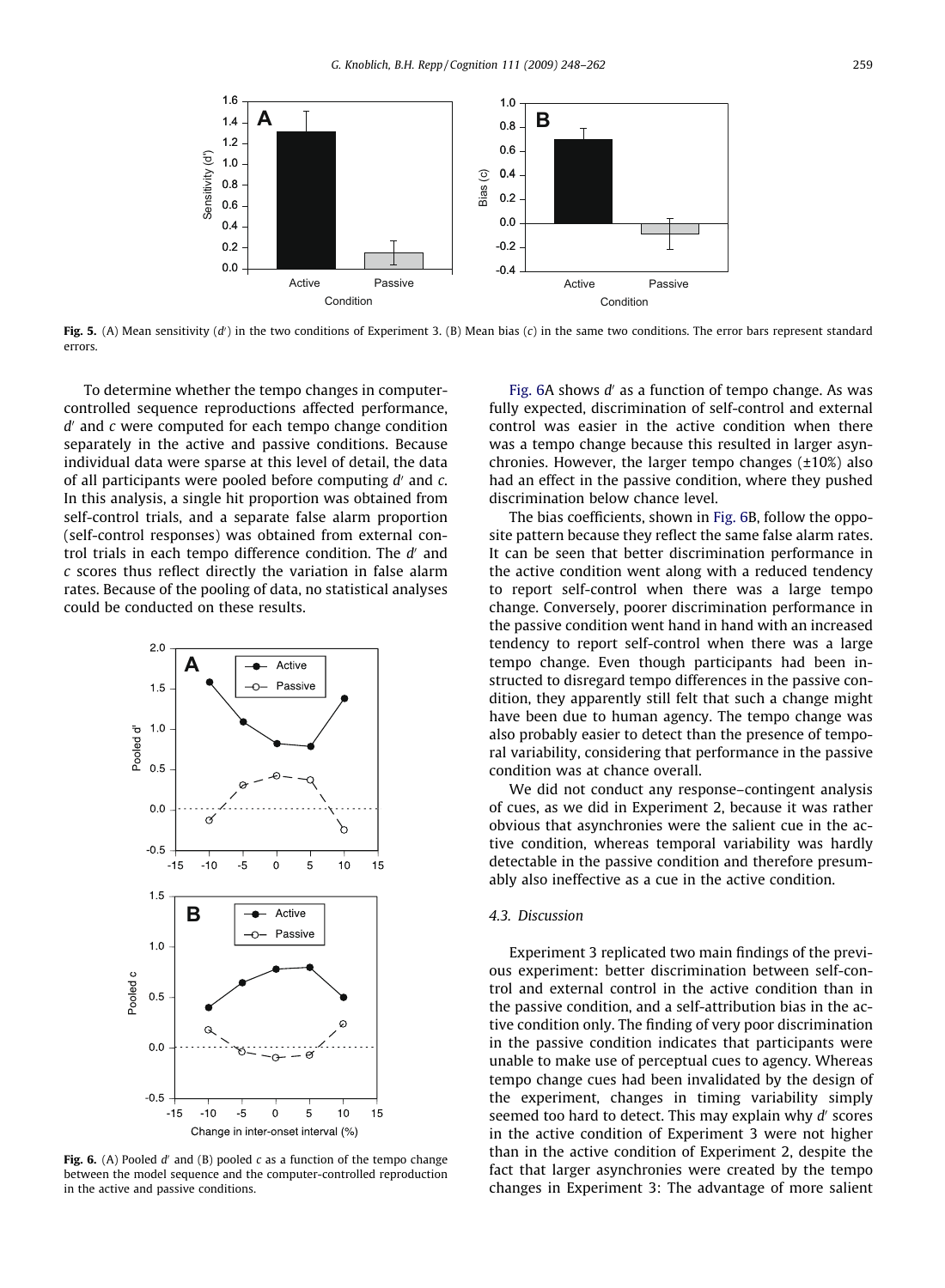sensorimotor cues seems to have been offset by the lack of additional informative perceptual cues.

Despite participants' greater reliance on sensorimotor cues in the present experiment, the bias results were very similar to Experiment 2. Thus the bias in the active condition remained the same despite the larger asynchronies. This seems to favor the cognitive explanation that people have a general bias to feel in control of events when they are performing actions. However, the bias did decrease slightly as the asynchronies increased as a function of the tempo differences. This could be taken as support for the notion that the bias has its origin in the difficulty of perceiving asynchronies. Participants' known tendency to perceive actions and their consequences as close together in time [\(Haggard et al., 2002](#page-14-0)) may contribute to that difficulty. However, there was still a positive bias even when the tempo difference was large, suggesting that the selfattribution bias may reflect both cognitive and perceptual factors.

# 5. General discussion

How do people infer agency from sound? The three experiments we have reported suggest that there is no single sensorimotor or perceptual cue and no single thought that makes us sense or think that we have caused a sound that we hear. Rather, we seem to flexibly combine the information provided by sensorimotor and perceptual cues with cognitive expectations about the consequences of our actions.

All three experiments yielded evidence that the asynchronies between actions (taps) and their consequences (sounds) can provide a major sensorimotor cue to inferring agency from sound. In Experiment 1 participants could only detect a switch from self-control to external control when variable asynchronies were present during external control (active condition) and not when they were absent (passive condition). The results obtained with a new sequence reproduction task in Experiments 2 and 3 further underlined the important role of variable asynchronies for inferring agency. In both experiments, participants were better able to discriminate between self-control and external control when they were actively tapping than when they were passively listening. In fact, sensorimotor cues seemed to be the only available cues in Experiment 3 where discrimination was at chance level for passive listening.

However, participants' inability to discriminate between self-control and external control in the passive condition of Experiment 3 does not imply that people generally cannot use perceptual cues to agency. It is true that in Experiment 3 timing variability did not seem to be detected by participants, whereas tempo change cues had been invalidated by the design. In the passive listening condition of Experiment 2, however, tempo change could act as a valid cue, and participants were well able to distinguish between self-control and external control, implying that changes in tempo did provide a perceptual cue to agency.

Moreover, our analyses suggested that timing variability also acted as a perceptual cue in Experiment 2, which

suggests that the change in tempo from trial to trial in Experiment 3 interfered with the detection of timing variability within a given trial. Experiment 1 even suggested a preferential role of perceptual cues when control switched from external control to self-control: Participants were better able to detect the transition in the passive listening condition than in the active tapping condition. In our view, this unexpected result can be best explained if one assumes that tapping constituted a dual task for participants that actually kept participants from monitoring perceptual cues to agency. In any case, the relatively high  $d'$  scores in the passive condition of Experiment 2 illustrate that perceptual cues were definitely used to infer agency from sound.

The results are somewhat less clear with regard to the expected tendency to attribute control of perceptual events to self when acting. Although all three experiments provided evidence of such a tendency, its attribution to purely cognitive factors remains uncertain. Our experimental paradigms were developed to effectively dissociate sensorimotor and perceptual cues; at present, they cannot distinguish as reliably between cognitive and perceptual causes of bias. An interesting possibility is that intentional binding of sounds and actions ([Haggard et al., 2002\)](#page-14-0) contributes to the bias by making asynchronies harder to detect. Clearly, further studies are needed to disentangle the role of cognitive influences and different types of perceptual and sensorimotor cues to agency.

What are the wider implications of the present results? In addition to clearly separating the contributions of perceptual and sensorimotor cues to agency that were often confounded in previous studies, we have identified new cues to agency. These include (1) tempo differences between perceptual event sequences, (2) temporal variability of perceptual event sequences, and (3) temporal variability of asynchronies between movements and their auditory consequences. Although a previous study has shown that the latter two cues help expert musicians to establish agency ([Repp & Knoblich, 2007\)](#page-14-0), the present study is the first to demonstrate that musical expertise is not a precondition to make use of them. Identifying the new cues became possible because our new experimental setups allowed us to address agency for sequences of events rather than agency for discrete events that was addressed in previous studies.

The main theoretical implication of the above findings is that models of agency need to add mechanisms that accumulate evidence about sensorimotor and perceptual discrepancies across different actions and perceptual events. This has so far not been specified because it was assumed that discrepancies are computed between distinct actions and events (e.g., [Frith et al., 2000; Jeannerod,](#page-14-0) [2009; Pacherie, 2008\)](#page-14-0). An open issue that needs to be further explored is whether temporal variability can be used as a cue to agency in other perceptual modalities such as vision and touch.

A second novel aspect of the present results is that skill level and task difficulty can affect the relative weight that is given to different types of agency cues. In particular, the results suggest that actors rely more on perceptual cues if a task is difficult or unfamiliar. In the relatively difficult task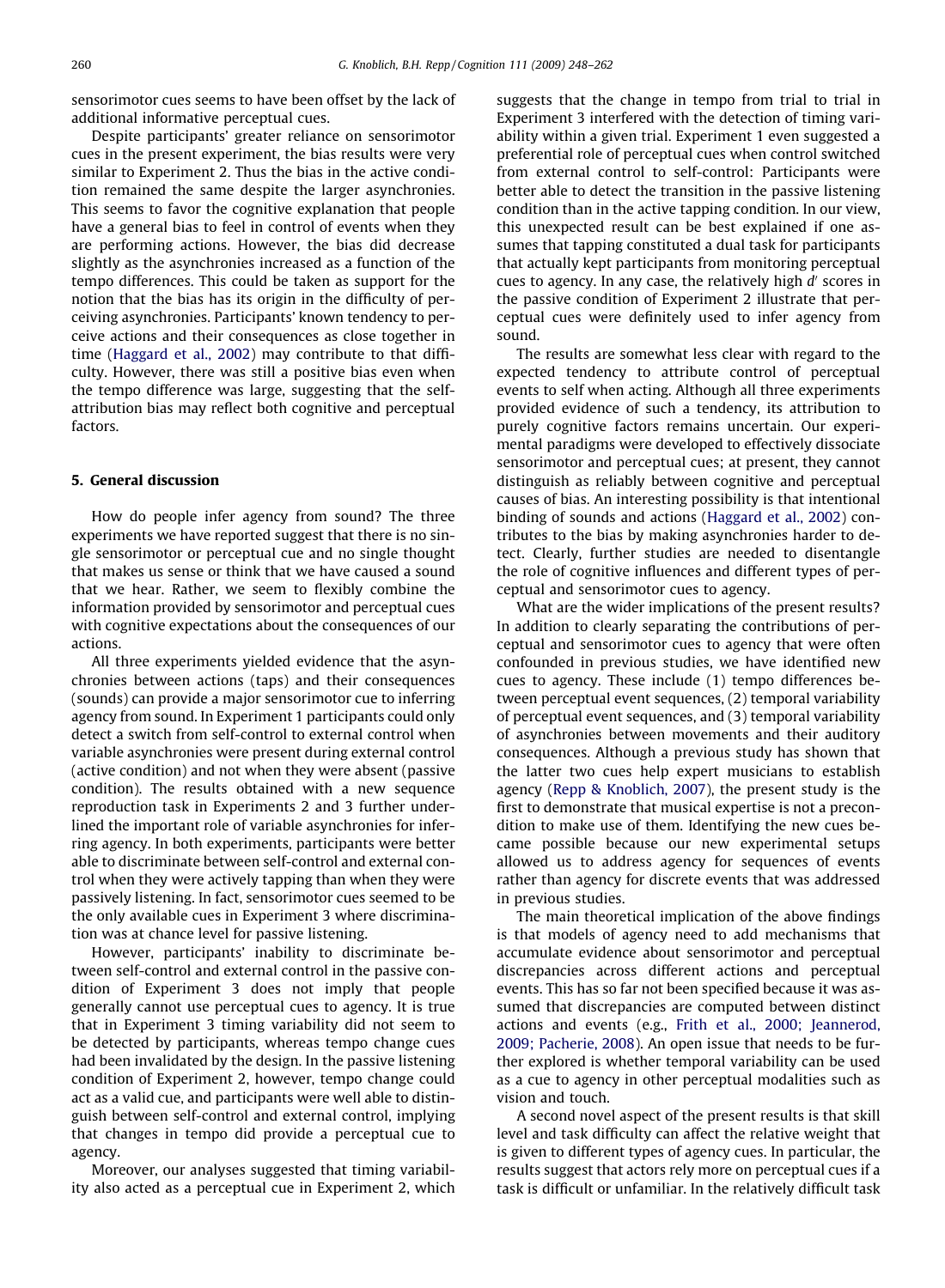<span id="page-13-0"></span>used in Experiment 1, music experts in our earlier study ([Repp & Knoblich, 2007](#page-14-0)) were much more sensitive to sensorimotor cues to temporal variability than the present ''ordinary" participants. However, in the less challenging task used in Experiment 2 ordinary participants also relied on sensorimotor cues, and even ignored perceptual cues in Experiment 3 when these cues became less informative.

An important theoretical implication of these findings is that, at the onset of acquiring a skill, agency could be derived from discrepancies on a perceptual planning level (distal level in [Pacherie's, 2008](#page-14-0), terms; cf. [Jeannerod,](#page-14-0) [2009\)](#page-14-0). However, if people perform particular difficult tasks over and over again, like pianists who learn to rhythmically press keys or drummers who learn to rhythmically hit drum pads, they will establish internal models that allow them to better control the fine-grained timing of their movements with respect to the perceptual events they produce. Thus these internal models provide additional sensorimotor cues to agency (cf. [Frith et al., 2000\)](#page-14-0). Of course, in other (easier) tasks everybody is a sort of expert because movement always involves timing. This could explain why ordinary participants were able to effectively use sensorimotor cues in Experiment 2 and 3.

The hypothesis that, at the onset of skill acquisition, agency is inferred on the basis of perceptual cues and only later inferred on the basis of sensorimotor cues, opens up interesting perspectives for future research. For instance, studies might be conducted in which people are trained to perform particular tasks that provide perceptual and sensorimotor cues to agency and afford implementation of new internal models. Will agency depend more on sensorimotor cues and less on perceptual cues, as people get better at the task? Similar experiments in children could be even more telling. Do kids who learn to bike feel control over their bikes, although their parents are needed in order to keep them in balance (implying that agency is inferred from perceptual cues)? If they switched back to riding a tricycle they have been using for a couple of years, would they then (also) rely on sensorimotor cues to infer agency?

Another noteworthy aspect of the results is that they provide further support for the assumption that cognitive expectations, beliefs, and thoughts can affect how much control people feel over actions and events (cf. [Wegner,](#page-14-0) [2002\)](#page-14-0) and that these influences seem to be relatively independent of task difficulty and expertise. The mere fact of performing actions in the active condition led people to consistently exhibit a bias towards reporting self-control that was not present in the passive condition. Although this bias may partly be caused by perceptual factors, it is unlikely that it is entirely of perceptual origin. An open question that still needs to be further explored is whether cognizing about the control one exerts over movements and their perceptual consequences is different from cognizing about causality in general. Linking agency research to related research on causal reasoning (e.g., [Hagmayer,](#page-14-0) [Sloman, Lagnado, & Waldmann, 2007\)](#page-14-0) would likely help to make progress on this matter.

Finally, although we did not directly address delusions of agency in schizophrenia with the present experiments, the current findings have potential implications for future research in this field. Although much progress has been made in understanding the neural bases of delusions (Fletcher & Frith, 2009), clinical studies could profit from tasks that allow one to separate the contributions of different levels of control and different agency cues in different modalities. In the best case, this would allow one to link particular forms of delusions to particular functional deficits (e.g., inability to process sensorimotor cues in the auditory domain).

To conclude, unlike many previous studies of agency, the present study focused on the role of audition rather than vision. We suggest that sounds may sometimes be more informative and important than visual cues for determining agency. One could argue that audition is the perfect modality to infer agency because of its high temporal accuracy and broad coverage of environmental events. If a person walks behind me, I simply do not see that person until I turn around. However, one can often infer that others are present from hearing their footsteps. Unfortunately, the sounds that make people feel in control of their footsteps also provide a potential cover for ruthless killers.

# Acknowledgments

This research was supported by a Faculty grant from Rutgers University to Günther Knoblich and was conducted while both authors were affiliated with the Department of Psychology, Rutgers University, Newark, NJ. We thank Natalie Sebanz for many helpful comments.

#### References

- Aarts, H., Custers, R., & Wegner, D. M. (2005). On the inference of personal authorship: Enhancing experienced agency by priming effect information. Consciousness and Cognition, 14, 439–458.
- Aschersleben, G. (2002). Temporal control of movements in sensorimotor synchronization. Brain and Cognition, 48, 66–79.
- Aschersleben, G., & Prinz, W. (1997). Delayed auditory feedback in synchronization. Journal of Motor Behavior, 29, 35–46.
- Blakemore, S.-J., Wolpert, D. M., & Frith, C. D. (1998). Central cancellation of self-produced tickle sensation. Nature Neuroscience, 1, 635–640.
- Blakemore, S.-J., Wolpert, D. M., & Frith, C. D. (2000). Why can't you tickle yourself? NeuroReport, 11, R11–R16.
- Coltheart, M. (2007). Cognitive neuropsychiatry and delusional belief. Quarterly Journal of Experimental Psychology, 60, 1041–1062.
- Daprati, E., Franck, N., Georgieff, N., Proust, J., Pacherie, E., Dalery, J., et al (1997). Looking for the agent: An investigation into consciousness of action and self-consciousness in schizophrenic patients. Cognition, 65, 71–86.
- Engbert, K., & Wohlschläger, A. (2007). Intentions and expectations in temporal binding. Consciousness and Cognition, 16, 255–264.
- Flach, R. (2005). The transition from synchronization to continuation tapping. Human Movement Science, 24, 465–483.
- Fletcher, P. C., & Frith, C. D. (2009). Perceiving is believing: A Bayesian approach to explaining the positive symptoms of schizophrenia. Nature Reviews Neuroscience, 10, 48–58.
- Fourneret, P., de Vignemont, F., Franck, N., Slachevsky, A., Dubois, B., & Jeannerod, M. (2002). Perception of self-generated action in schizophrenia. Cognitive Neuropsychiatry, 7, 139–156.
- Fourneret, P., & Jeannerod, M. (1998). Limited conscious monitorino of motor performance in normal subjects. Neuropsychologia, 36, 1133–1140.
- Fraisse, P., & Voillaume, C. (1971). Les repères du sujet dans la synchronisation et dans la pseudo-synchronisation. [The subject's references during sychronization and pseudo-synchronization.] L'Année Psychologique, 71, 359–369.
- Frith, C. D. (1992). The cognitive neuropsychology of schizophrenia. Hillsdale, NJ: Erlbaum.